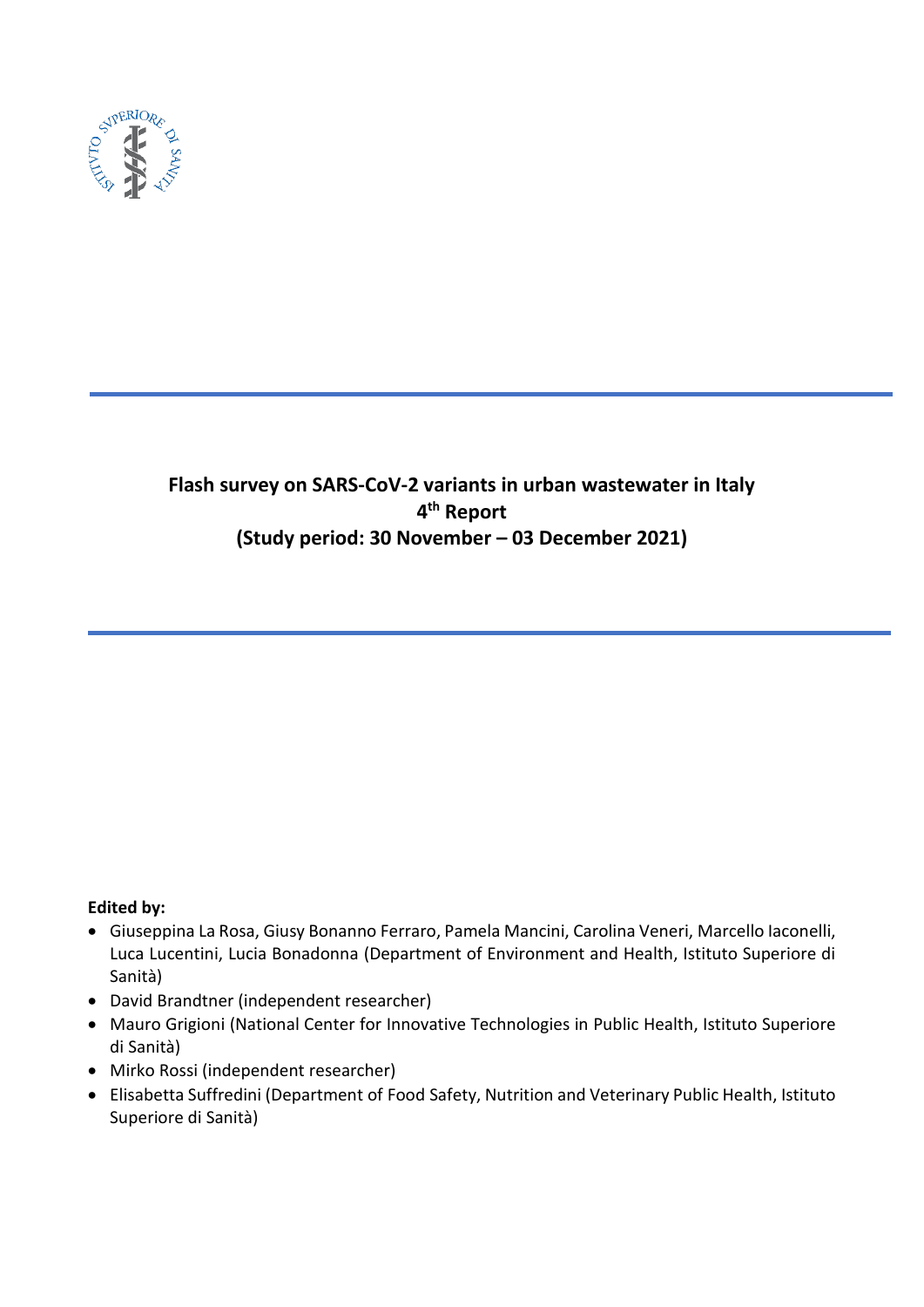#### **Main findings:**

- Mutations characteristic of the Delta variant were detected in wastewater samples collected between 30 November and 3 December 2021 in thirteen regions and two autonomous provinces located in the North, Centre, and South of Italy;
- No amino acid substitutions associated to other VoCs/VoIs were detected;
- There was no evidence of mutations associated the newly designated VoC Omicron;
- The Delta variant exhibited high genetic diversity, with 25 amino acid substitutions and 1 silent mutations found in the portion of the spike gene analysed.
- Amino acid substitutions characteristic of sublineage AY.4.2 ("Delta Plus") were detected.

#### **Introduction**

-

On 17 March 2021, the "EU Commission Recommendation 2021/472 on a common approach to establish a systematic surveillance of SARS-CoV-2 and its variants in wastewaters in the EU", strongly encouraged Member States to put in place, no later than 1 October 2021, national wastewater surveillance systems aimed at the collection of data on SARS-CoV-2 and its variants<sup>1</sup>.

Indeed, a number of studies have demonstrated the value of environmental SARS-CoV-2 sequencing as a tool to identify strains circulating in the community and to study SARS-CoV-2 diversity<sup>2</sup>.

Recently, mutations characteristic of variants of concern (VoCs) were detected in sewage samples collected in Italy<sup>3;4</sup>. Following the above EU Recommendation, the Istituto Superiore di Sanità (ISS) instituted "flash surveys", i.e. periodic (monthly) sampling campaigns to be held in different locations in Italy over the course of a brief period, aimed at assessing the diversity of SARS-CoV-2 in wastewater in the country.

<sup>1</sup> Commission Recommendation (EU) 2021/472 of 17 March 2021 on a common approach to establish a systematic surveillance of SARS-CoV-2 and its variants in wastewaters in the EU. [\(https://eur-lex.europa.eu/legal](https://eur-lex.europa.eu/legal-content/EN/TXT/?uri=CELEX%3A32021H0472&qid=1628798981209)[content/EN/TXT/?uri=CELEX%3A32021H0472&qid=1628798981209\)](https://eur-lex.europa.eu/legal-content/EN/TXT/?uri=CELEX%3A32021H0472&qid=1628798981209)

<sup>2</sup> Bonanno Ferraro G, Veneri C, Mancini P, Iaconelli M, Suffredini E, Bonadonna L, Lucentini L, Bowo-Ngandji A, Kengne-Nde C, Mbaga DS, Mahamat G, Tazokong HR, Ebogo-Belobo JT, Njouom R, Kenmoe S, La Rosa G. A State-ofthe-Art Scoping Review on SARS-CoV-2 in Sewage Focusing on the Potential of Wastewater Surveillance for the Monitoring of the COVID-19 Pandemic. Food Environ Virol. 2021 Nov 2:1–40. doi: 10.1007/s12560-021-09498-6. Epub ahead of print. PMID: 34727334; PMCID: PMC8561373.

<sup>3</sup> La Rosa G, Mancini P, Bonanno Ferraro G, Veneri C, Iaconelli M, Lucentini L, Bonadonna L, Brusaferro S, Brandtner D, Fasanella A, Pace L, Parisi A, Galante D, Suffredini E. Rapid screening for SARS-CoV-2 variants of concern in clinical and environmental samples using nested RT-PCR assays targeting key mutations of the spike protein. Water Res. 2021 Jun 1;197:117104. doi: 10.1016/j.watres.2021.117104.

<sup>4</sup> La Rosa, G.; Brandtner, D.; Mancini, P.; Veneri, C.; Bonanno Ferraro, G.; Bonadonna, L.; Lucentini, L.; Suffredini, E. Key SARS-CoV-2 Mutations of Alpha, Gamma, and Eta Variants Detected in Urban Wastewaters in Italy by Long-Read Amplicon Sequencing Based on Nanopore Technology. *Water* 2021, *13*, 2503. https://doi.org/10.3390/w13182503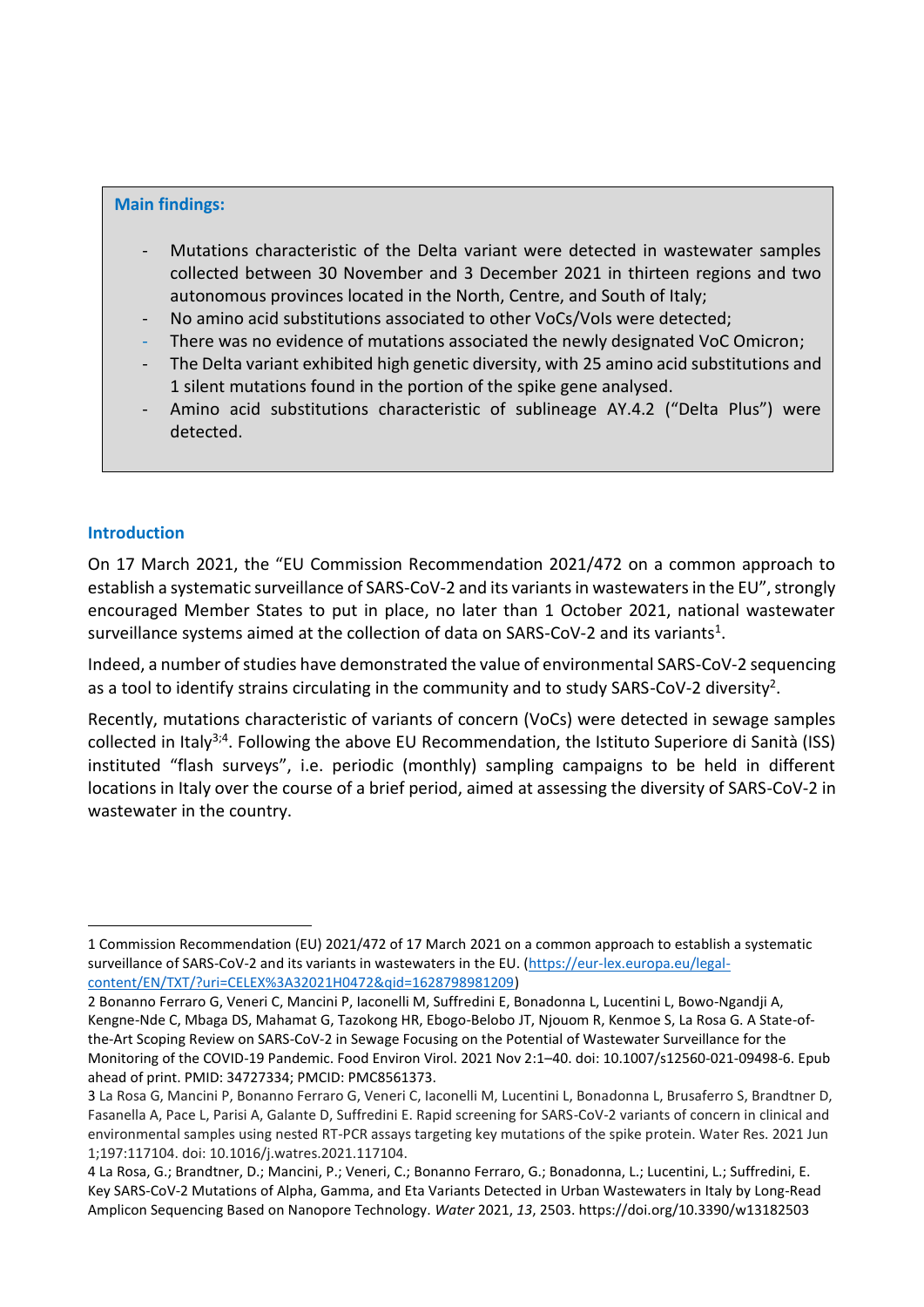## **Aim**

The aim of this report is to summarize the results of the third national flash survey on SARS-CoV-2 variants in wastewater samples collected in Italy in the week of 30 November – 03 December, 2021.

# **Methodology**

The survey included sewage samples collected at wastewater treatment plants (WTPs) located in 15 regions and 2 autonomous provinces (A.P.):

- North-West Italy: Liguria, Lombardia, Piemonte and Valle d'Aosta;
- North-East Italy: Emilia-Romagna, Veneto, Friuli Venezia Giulia, A.P. of Bolzano and A.P. of Trento;
- Central Italy: Abruzzo, Lazio and Toscana;
- Southern Italy and Islands: Molise, Campania, Basilicata, Puglia and Sicilia.

Overall, 123 wastewater samples were collected. Of these, 121 were collected between 30 November and 03 December, 2021, while two – due to logistic constraints – were collected on 29 November 2021 (**Table 1**).

| Sample ID ISS   | Region/A. P.      | City     | <b>Sampling Date</b> | <b>WTP</b>          | <sup>#</sup> Population<br>equivalent |
|-----------------|-------------------|----------|----------------------|---------------------|---------------------------------------|
| <b>SARI5933</b> | Abruzzo           | Pescara  | 30/11/2021           | Via Raiale          | 160.000                               |
| <b>SARI5934</b> | Abruzzo           | Pescara  | 30/11/2021           | Villa Carmine       | 140.000                               |
| <b>SARI5935</b> | Abruzzo           | Chieti   | 30/11/2021           | S. Martino          | 114.500                               |
| <b>SARI5936</b> | Abruzzo           | L'Aquila | 30/11/2021           | Pile                | 48.000                                |
| <b>SARI5937</b> | Abruzzo           | Teramo   | 30/11/2021           | Villa Pavone        | 41.824                                |
| <b>SARI5981</b> | <b>Basilicata</b> | Potenza  | 02/12/2021           | Pantano             | 24.000                                |
| <b>SARI5983</b> | <b>Basilicata</b> | Potenza  | 02/12/2021           | Tiera di Vaglio     | 95.000                                |
| <b>SARI5854</b> | Campania          | Napoli   | 30/11/2021           | Area Nolana         | 400.000                               |
| <b>SARI5855</b> | Campania          | Caserta  | 30/11/2021           | Area Casertana      | 370.769                               |
| <b>SARI5856</b> | Campania          | Salerno  | 30/11/2021           | Nocera Sup          | 299.121                               |
| <b>SARI5857</b> | Campania          | Napoli   | 30/11/2021           | Napoli EST          | 1.750.000                             |
| <b>SARI5858</b> | Campania          | Napoli   | 30/11/2021           | Napoli OVEST -      | 950.000                               |
|                 |                   |          |                      | Ingresso Principale |                                       |
| <b>SARI5859</b> | Campania          | Napoli   | 30/11/2021           | Napoli OVEST - ex   | 250.000                               |
|                 |                   |          |                      | ingresso Camaldoli  |                                       |
| <b>SARI5880</b> | Campania          | Napoli   | 02/12/2021           | Napoli EST          | 1.750.000                             |
| SARI5881        | Campania          | Napoli   | 02/12/2021           | Area Nolana         | 400.000                               |
| <b>SARI5882</b> | Campania          | Caserta  | 02/12/2021           | Area Casertana      | 370.769                               |
| <b>SARI5883</b> | Campania          | Napoli   | 02/12/2021           | Napoli OVEST -      | 950.000                               |
|                 |                   |          |                      | Ingresso Principale |                                       |
| <b>SARI5884</b> | Campania          | Napoli   | 02/12/2021           | Napoli OVEST - ex   | 250.000                               |
|                 |                   |          |                      | ingresso Camaldoli  |                                       |
| <b>SARI5885</b> | Campania          | Salerno  | 02/12/2021           | Nocera Sup          | 299.121                               |
| <b>SARI5886</b> | Campania          | Avellino | 02/12/2021           | Manocalzati         | 140.000                               |
| <b>SARI5887</b> | Campania          | Caserta  | 02/12/2021           | Villa Literno       | 631.714                               |
| <b>SARI5888</b> | Campania          | Salerno  | 02/12/2021           | Salerno             | 700.000                               |
| <b>SARI5861</b> | Emilia-Romagna    | Ferrara  | 30/11/2021           | Ferrara L1          | 120.000                               |

#### **Table 1. Sampling sites and characteristics of the WTPs studied**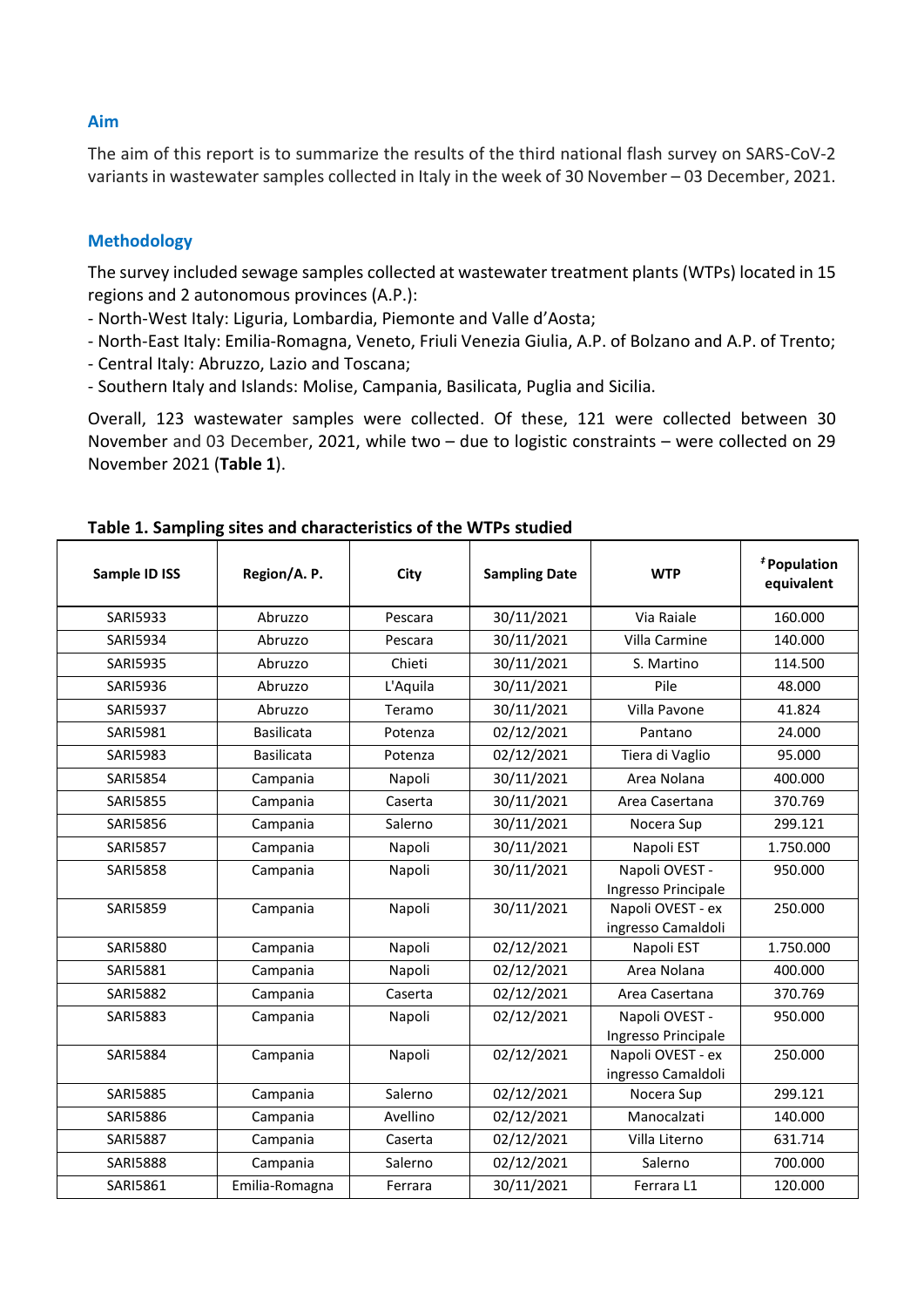| <b>SARI5984</b> | Emilia-Romagna<br>Ferrara |                            | 30/11/2021 | Ferrara L2                      | 120.000   |
|-----------------|---------------------------|----------------------------|------------|---------------------------------|-----------|
| SARI5890        | Emilia-Romagna            | Modena                     | 30/11/2021 | Naviglio                        | 500.000   |
| SARI5891        | Emilia-Romagna            | Forlì-Cesena               | 30/11/2021 | Forlì                           | 250.000   |
| SARI5892        | Emilia-Romagna            | Forlì-Cesena               | 30/11/2021 | Cesena                          | 197.500   |
| SARI5893        | Emilia-Romagna            | Ravenna                    | 30/11/2021 | Faenza                          | 100.000   |
| <b>SARI5922</b> | Emilia-Romagna            | Bologna                    | 01/12/2021 | <b>IDAR</b>                     | 800.000   |
| <b>SARI5923</b> | Emilia-Romagna            | Modena                     | 01/12/2021 | Naviglio                        | 500.000   |
| <b>SARI5925</b> | Emilia-Romagna            | Ravenna - Forlì-<br>Cesena | 01/12/2021 | Ravenna                         | 240.000   |
| <b>SARI5926</b> | Emilia-Romagna            | Rimini - Forlì-<br>Cesena  | 01/12/2021 | S. Giustina                     | 560.000   |
| SARI5941        | Emilia-Romagna            | Reggio Emilia              | 01/12/2021 | Mancasale                       | 280.000   |
| <b>SARI5942</b> | Emilia-Romagna            | Piacenza                   | 30/11/2021 | Borgoforte                      | 163.333   |
| SARI5943        | Emilia-Romagna            | Parma                      | 01/12/2021 | Parma ovest                     | 168.000   |
| SARI6070        | Emilia-Romagna            | Bologna                    | 02/12/2021 | Santerno entrata                | 75.000    |
| SARI6059        | Friuli-Venezia Giulia     | Pordenone                  | 30/11/2021 | Cordenons                       | 15.000    |
| SARI6063        | Friuli-Venezia Giulia     | Udine                      | 30/11/2021 | Udine                           | 200.000   |
| SARI6068        | Friuli-Venezia Giulia     | Trieste                    | 01/12/2021 | Servola                         | 190.000   |
| SARI5862        | Lazio                     | Viterbo                    | 01/12/2021 | Viterbo - Strada Bagni          | 30.000    |
| SARI5863        | Lazio                     | Latina                     | 01/12/2021 | Aprilia (Via del Campo)         | 66.000    |
| SARI5894        | Lazio                     | Roma                       | 01/12/2021 | Anzio - Colle Cocchino          | 75.000    |
| <b>SARI5895</b> | Lazio                     | Latina                     | 01/12/2021 | Latina Loc Latina Est           | 90.000    |
| <b>SARI5896</b> | Lazio                     | Roma                       | 01/12/2021 | Velletri (LA CHIUSA-<br>SORBO)  | 36.700    |
| <b>SARI5897</b> | Lazio                     | Roma                       | 01/12/2021 | Via Cincinnato                  | 60.000    |
| <b>SARI5898</b> | Lazio                     | Roma                       | 01/12/2021 | Ponte Lucano                    | 50.000    |
| SARI5915        | Lazio                     | Roma                       | 30/11/2021 | Civitavecchia<br>Fiumaretta     | 86.400    |
| <b>SARI5927</b> | Lazio                     | Roma                       | 30/11/2021 | Roma Est (linea 1 +<br>linea 2) | 900.000   |
| <b>SARI5928</b> | Lazio                     | Roma                       | 30/11/2021 | Roma Nord                       | 780.000   |
| SARI5929        | Lazio                     | Roma                       | 01/12/2021 | Roma Sud                        | 1.100.000 |
| SARI5930        | Lazio                     | Roma                       | 01/12/2021 | Ostia                           | 350.000   |
| SARI5931        | Lazio                     | Roma                       | 01/12/2021 | Fiumicino                       | 76.000    |
| SARI5864        | Liguria                   | Genova                     | 30/11/2021 | Darsena                         | 118.276   |
| <b>SARI5865</b> | Liguria                   | Genova                     | 30/11/2021 | Pegli                           | 20.507    |
| SARI5866        | Liguria                   | Genova                     | 30/11/2021 | Voltri                          | 40.496    |
| SARI5867        | Liguria                   | Genova                     | 30/11/2021 | Quinto                          | 48.748    |
| <b>SARI5868</b> | Liguria                   | Genova                     | 30/11/2021 | Rapallo                         | 90.000    |
| <b>SARI5869</b> | Liguria                   | Genova                     | 30/11/2021 | Sestri P                        | 51.368    |
| <b>SARI5870</b> | Liguria                   | Genova                     | 30/11/2021 | Sturla                          | 43.573    |
| SARI5871        | Liguria                   | Imperia                    | 30/11/2021 | Sanremo - località              | 80.000    |
| <b>SARI5872</b> | Liguria                   | Savona                     | 30/11/2021 | Capo Verde<br>Savona            | 256.203   |
| <b>SARI5873</b> | Liguria                   | Savona                     | 30/11/2021 | Borghetto Santo Spirito         | 140.000   |
| SARI5874        | Liguria                   | La Spezia                  | 30/11/2021 | La Spezia                       | 82.000    |
| <b>SARI5875</b> | Liguria                   | La Spezia                  | 30/11/2021 | Camisano                        | 40.840    |
| SARI5876        | Liguria                   | La Spezia                  | 30/11/2021 | Silea                           | 17.500    |
| <b>SARI5877</b> | Liguria                   | Genova                     | 01/12/2021 | Darsena                         | 118.276   |
| <b>SARI5878</b> | Liguria                   | Genova                     | 01/12/2021 | Punta Vagno Genova              | 75.000    |
|                 |                           |                            |            |                                 |           |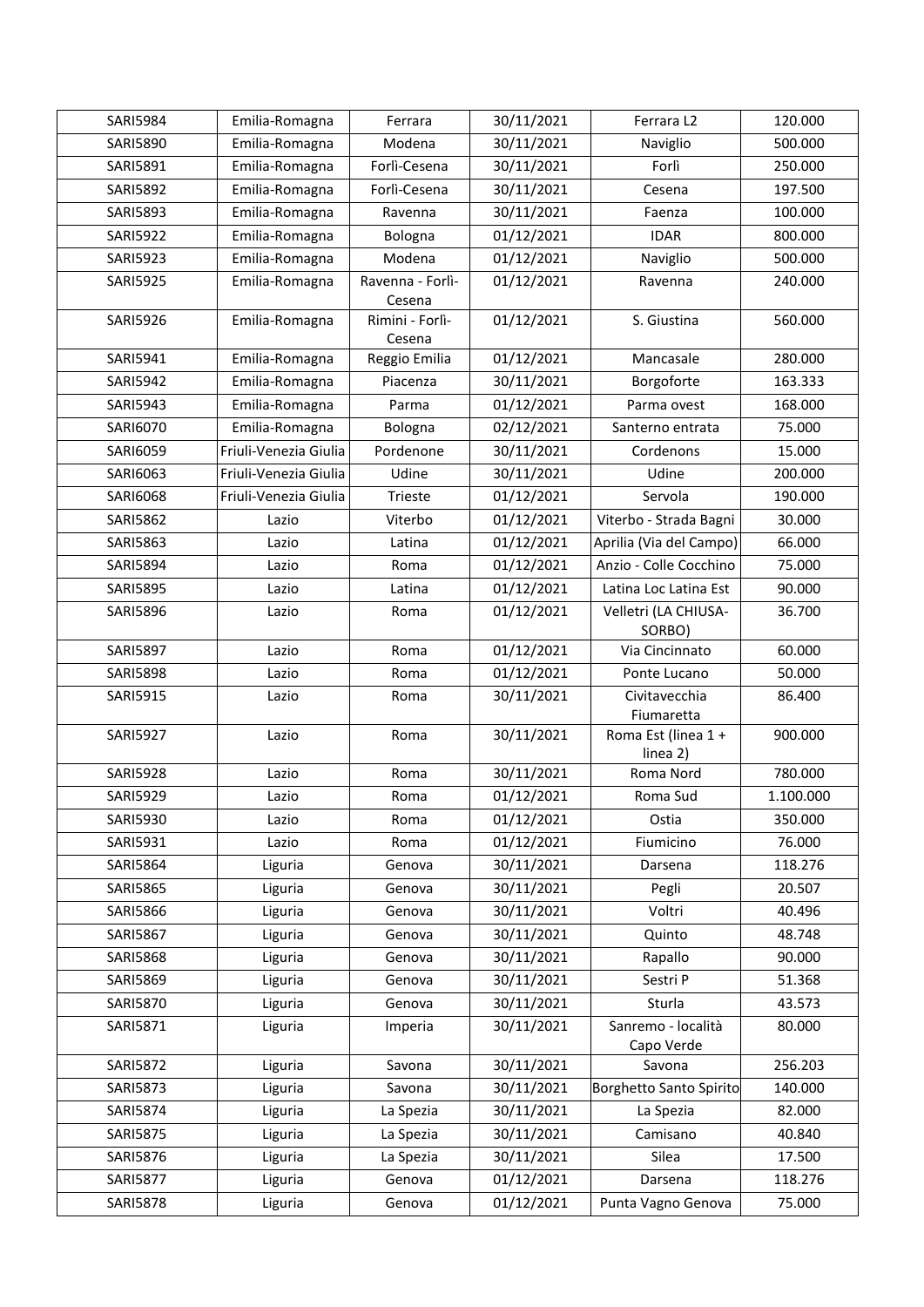| <b>SARI5879</b> | Liguria       | Genova                            | 01/12/2021 | Valpolcevera                        | 157.650   |
|-----------------|---------------|-----------------------------------|------------|-------------------------------------|-----------|
| SARI5944        | Liguria       | Genova                            | 30/11/2021 | Punta Vagno Genova                  | 75.000    |
| SARI6012        | Liguria       | Genova                            | 02/12/2021 | Rapallo                             | 90.000    |
| SARI5914        | Lombardia     | Como - Lecco -                    | 01/12/2021 | Monza                               | 600.000   |
|                 |               | Milano - Monza e<br>della Brianza |            |                                     |           |
| SARI5916        | Lombardia     | <b>Brescia</b>                    | 01/12/2021 | Verziano                            | 296.000   |
| SARI5917        | Lombardia     | <b>Brescia</b>                    | 30/11/2021 | Verziano                            | 296.000   |
| <b>SARI5920</b> | Lombardia     | Milano - Varese                   | 01/12/2021 | Canegrate                           | 137.950   |
| SARI5921        | Lombardia     | Varese                            | 01/12/2021 | Varese                              | 74.402    |
| N.A.            | Lombardia     | Milano                            | 30/11/2021 | Nosedo                              | 1.250.000 |
| N.A.            | Lombardia     | Milano                            | 30/11/2021 | San Rocco                           | 1.036.000 |
| <b>SARI5938</b> | Molise        | Campobasso                        | 30/11/2021 | Campobasso - San<br>Pietro          | 50.000    |
| <b>SARI5939</b> | Molise        | Campobasso                        | 30/11/2021 | Termoli - località Porto            | 25.000    |
| SARI5940        | Molise        | Campobasso                        | 30/11/2021 | Termoli - località<br>Pantano Basso | 25.000    |
| <b>SARI5952</b> | P.A. Bolzano  | Bolzano                           | 02/12/2021 | <b>IDA Bolzano</b>                  | 372.410   |
| <b>SARI5953</b> | P.A. Bolzano  | Bolzano                           | 02/12/2021 | <b>IDA Merano</b>                   | 356.520   |
| <b>SARI5824</b> | P.A. Trento   | Trento                            | 01/12/2021 | Trento nord                         | 120.000   |
| <b>SARI5825</b> | P.A. Trento   | Trento                            | 01/12/2021 | Trento sud                          | 100.000   |
| <b>SARI5826</b> | P.A. Trento   | Trento                            | 01/12/2021 | Rovereto                            | 95.000    |
| <b>SARI5839</b> | Piemonte      | Cuneo                             | 01/12/2021 | Cuneo                               | 185.000   |
| SARI5840        | Piemonte      | Asti                              | 01/12/2021 | Asti                                | 95.000    |
| SARI5841        | Piemonte      | Alessandria                       | 01/12/2021 | Alessandria                         | 110.000   |
| SARI5842        | Piemonte      | Torino                            | 01/12/2021 | <b>Castiglione Torinese</b>         | 1.934.099 |
| SARI5843        | Piemonte      | Novara                            | 01/12/2021 | Novara                              | 184.000   |
| <b>SARI5844</b> | Piemonte      | <b>Biella</b>                     | 01/12/2021 | <b>Biella Nord</b>                  | 67.000    |
| SARI6419        | Puglia        | Taranto                           | 01/12/2021 | Taranto Bellavista                  | 116.723   |
| SARI6418        | Puglia        | Taranto                           | 01/12/2021 | Taranto Gennarini                   | 226.667   |
| SARI6416        | Puglia        | Bari                              | 01/12/2021 | <b>Bari EST</b>                     | 389.000   |
| SARI6417        | Puglia        | Bari                              | 01/12/2021 | Bari OVEST                          | 242.235   |
| <b>SARI5829</b> | Sicilia       | Ragusa                            | 30/11/2021 | Modica                              | 50.400    |
| SARI5830        | Sicilia       | Ragusa                            | 30/11/2021 | Ragusa                              | 98.000    |
| <b>SARI5833</b> | Sicilia       | Palermo                           | 30/11/2021 | Acqua dei Corsari                   | 314.973   |
| <b>SARI5834</b> | Sicilia       | Palermo                           | 30/11/2021 | Fondo Verde                         | 53.886    |
| <b>SARI5835</b> | Sicilia       | Caltanissetta                     | 30/11/2021 | Caltanissetta e San<br>Cataldo      | 76.700    |
| SARI5906        | Sicilia       | Trapani                           | 30/11/2021 | Marsala                             | 40.000    |
| SARI5907        | Sicilia       | Trapani                           | 30/11/2021 | Trapani                             | 118.500   |
| <b>SARI5908</b> | Sicilia       | Ragusa                            | 30/11/2021 | Vittoria                            | 55.000    |
| <b>SARI5932</b> | Sicilia       | Caltanissetta                     | 30/11/2021 | Gela Macchitella                    | 12.000    |
| <b>SARI5954</b> | Sicilia       | Catania                           | 01/12/2021 | Pantano d'Arci                      | 68.434    |
| SARI5831        | Sicilia       | Agrigento                         | 29/11/2021 | Agrigento                           | 55.000    |
| SARI5947        | Toscana       | Pisa                              | 29/11/2021 | Pisa Nord - S. Jacopo               | 52.000    |
| <b>SARI5948</b> | Toscana       | Firenze                           | 30/11/2021 | Empoli Pagnana                      | 88.670    |
| <b>SARI5949</b> | Toscana       | Massa                             | 01/12/2021 | Lavello 2                           | 120.000   |
| <b>SARI5950</b> | Toscana       | Lucca                             | 01/12/2021 | Viareggio                           | 93.000    |
| <b>SARI5918</b> | Valle d'Aosta | Aosta                             | 01/12/2021 | La Salle                            | 60.000    |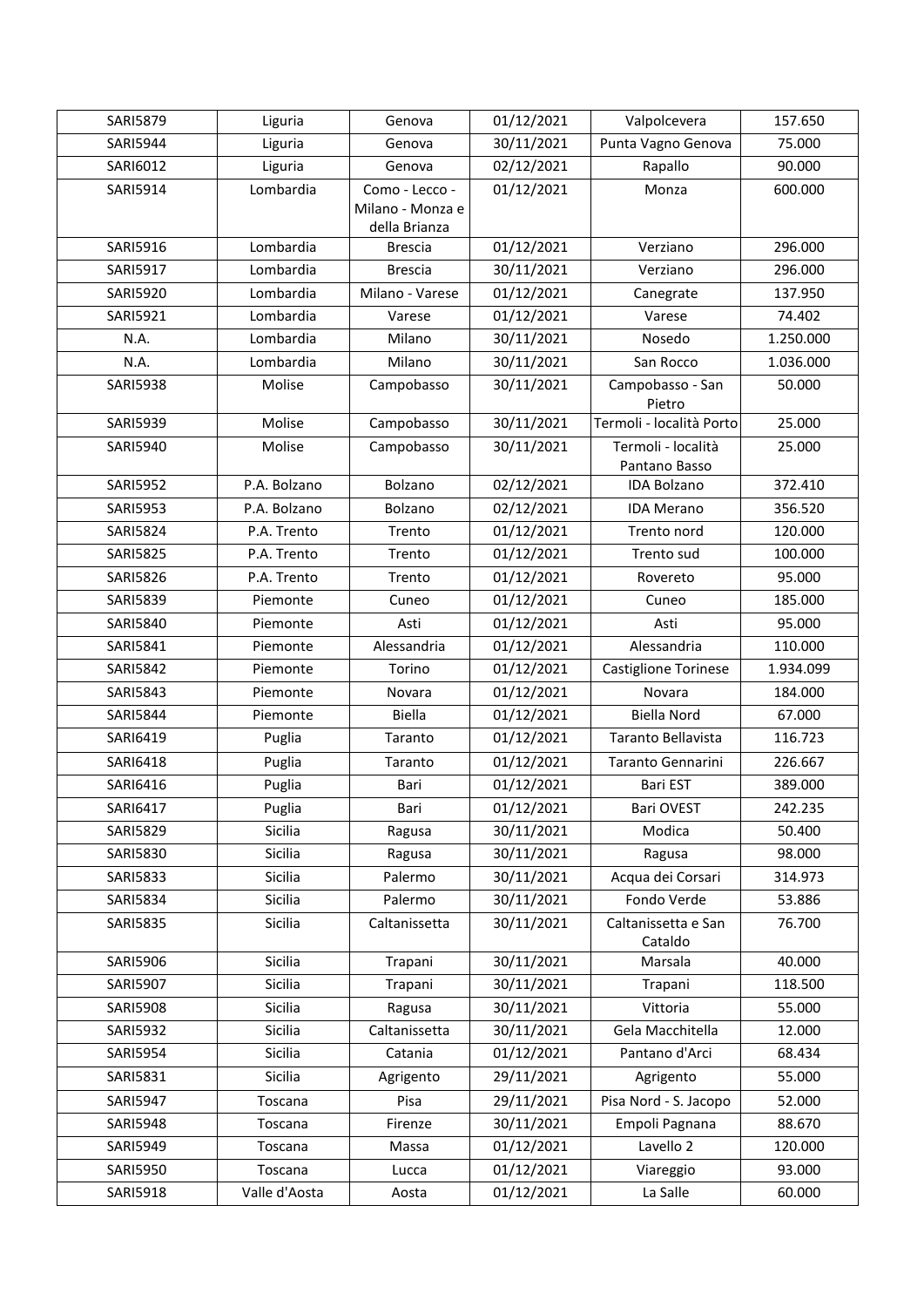| <b>SARI5919</b> | Valle d'Aosta | Aosta   | 01/12/2021 | Brissogne                             | 150.000 |
|-----------------|---------------|---------|------------|---------------------------------------|---------|
| <b>SARI5836</b> | Veneto        | Vicenza | 30/11/2021 | Vicenza Casale                        | 92.000  |
| <b>SARI5837</b> | Veneto        | Treviso | 30/11/2021 | Treviso                               | 70.000  |
| <b>SARI5838</b> | Veneto        | Venezia | 30/11/2021 | Venezia Fusina                        | 400.000 |
| <b>SARI5845</b> | Veneto        | Padova  | 30/11/2021 | Padova Ca' Nordio -<br>centro storico | 98.500  |
| <b>SARI5846</b> | Veneto        | Padova  | 30/11/2021 | Padova Ca' Nordio - zip               | 98.500  |
| <b>SARI5847</b> | Veneto        | Padova  | 30/11/2021 | Padova Guizza                         | 13.000  |
| <b>SARI5848</b> | Veneto        | Padova  | 30/11/2021 | Abano Terme                           | 35.000  |
| <b>SARI5909</b> | Veneto        | Venezia | 02/12/2021 | Venezia Fusina                        | 400.000 |
| <b>SARI5910</b> | Veneto        | Verona  | 02/12/2021 | Verona collettore 1M                  | 82.000  |
| <b>SARI5911</b> | Veneto        | Verona  | 02/12/2021 | Verona_collettore 3M                  | 102.000 |
| <b>SARI5912</b> | Veneto        | Verona  | 02/12/2021 | Verona collettore 8M                  | 226.000 |

*‡* Parameter describing the design treatment capacity of WTPs. It is a measure of total organic biodegradable load in a WTP, including industrial, commercial and domestic organic load, converted to the equivalent number of population (population equivalents)

Samples were processed by the laboratories of the SARI network (see Acknowledgements). Viral concentration measurements and nucleic acid extraction were performed according to the protocol "Sorveglianza di SARS-CoV-2 in reflui urbani - Protocollo progetto SARI - rev.3". RNAs were shipped in dry ice to ISS, where samples were sequenced as previously described<sup>5</sup>.

For amplicon sequencing, a long nested RT-PCR assay (ID\_980, ~1600 bps, spanning amino acid residues 58 to 573 of the spike protein)<sup>5</sup> was used to detect multiple key nucleotide changes resulting in protein mutations (deletion and/or amino acid substitutions) distinctive of the major known circulating SARS-CoV-2 variants, including the Variants of Concern (VoCs) and Variants of Interest (VoIs). To increase the probability of amplification and characterization, three additional short nested RT-PCRs (unpublished), designated as ID\_994, ID\_996 and ID\_991, generating PCR amplicons ranging from 478 to 523 bps, were also used.

Positive PCR products generated by the short assays underwent conventional Sanger sequencing, while the amplicons from the long nested assay, were also sequenced by Next Generation Sequencing (NGS), using the Oxford Nanopore Technology MinION platform, for a more in-depth analysis. For NGS analysis, amplicons obtained from different samples collected in the same Region were mixed in a single pool.

Bioinformatics analysis of NGS data was carried out as described in La Rosa et al., 2021<sup>6</sup>. Variant calling was performed for currently recognized VoCs (Beta, Gamma, Delta and Omicron) and VoIs (Mu and Lambda). The presence of aminoacid substitutions associated with deescalated VoCs (i.e. Alpha) were also investigated. As regard to the emerging variant lineage B.1.1.529 (Omicron variant), the region amplified by the long PCR ID 980, covers a number of aminoacid substitutions: of the novel VoC (A67V, H69del, V70del, T95I, G142D, V143del, Y144del, Y145del, N211del, L212I,

5 G La Rosa, P. Mancini, G. Bonanno Ferraro, C. Veneri, M. Iaconelli, L. Lucentini, L. Bonadonna, S. Brusaferro, D. Brandtner, A. Fasanella, L. Pace, A. Parisi, D. Galante, E. Suffredini. Rapid screening for SARS-CoV-2 variants of concern in clinical and environmental samples using nested RT-PCR assays targeting key mutations of the spike protein, Water Research, 2021, Volume 197, 1 June 2021, 117104. https://doi.org/10.1016/j.watres.2021.117104. 6 G La Rosa, D. Brandtner, P. Mancini, C. Veneri, G. Bonanno Ferraro, L. Bonadonna, L. Lucentini, E. Suffredini. Key SARS-CoV-2 mutations of Alpha, Gamma and Eta variants detected in urban wastewaters in Italy by long-read amplicon sequencing based on nanopore technology. *Water* 2021, 13(18), 2503; <https://doi.org/10.3390/w13182503>

-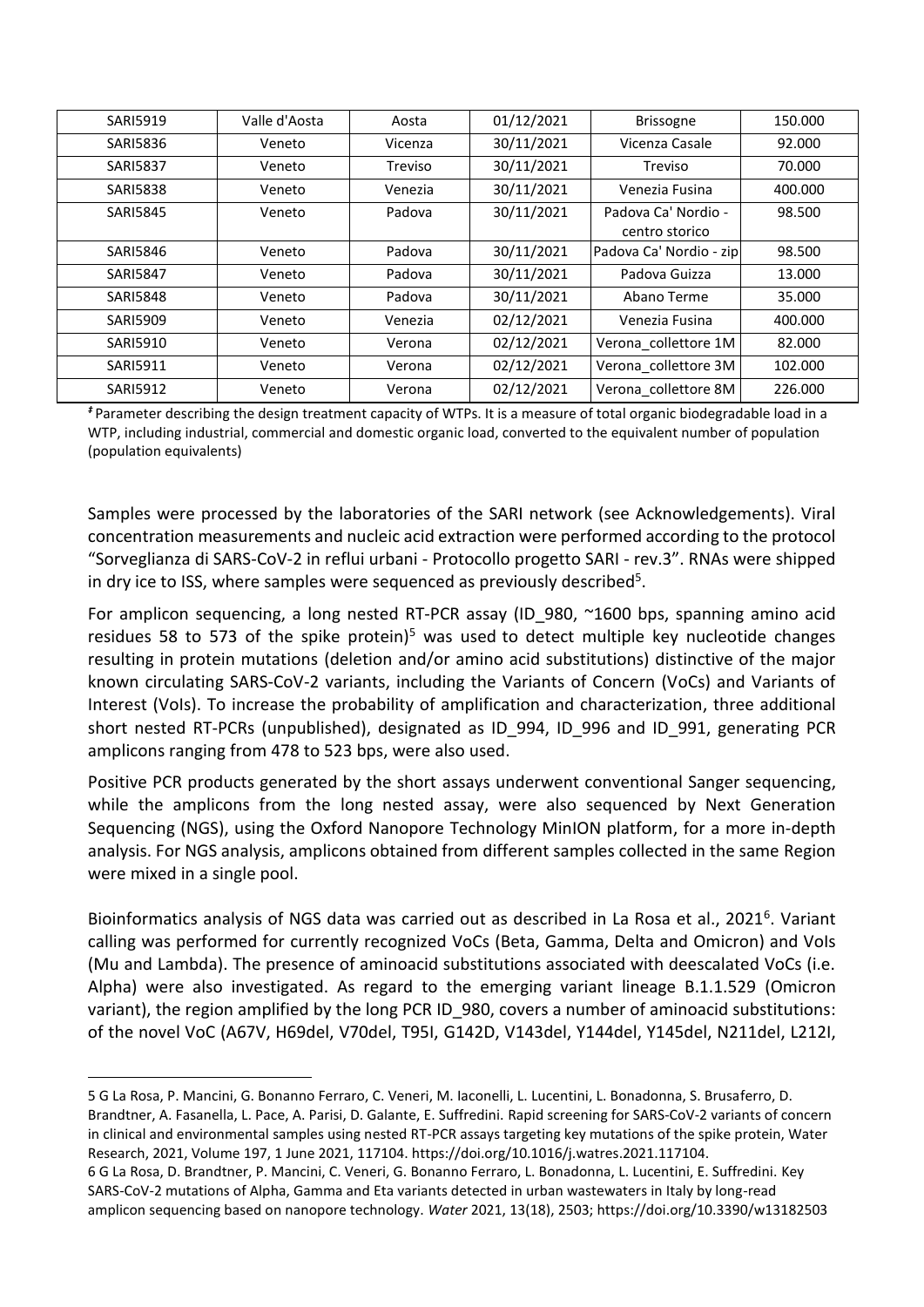ins214EPE, G339D, S371L, S373P, S375F, K417N, N440K, G446S, S477N, T478K, E484A, Q493K, G496S, Q498R, N501Y, Y505H, T547K), which can therefore be easily identified by amplicon sequencing. The regions amplified by the short PCRs also cover a number of aminoacid substitutions: A67V, H69del, V70del, T95I, G142T, V143del, Y144del, Y145del, N211del, L212I in PCR ID\_994; G339D, S371L, S373P, S375F in PCR ID\_996; S477N, T478K, E484A, Q493R, G496S, Q498R, N501Y, Y505H, T547K in PCR ID\_991.

# **Results**

Viral concentration data were provided by the laboratories of the SARI network. Overall, 86 of 123 (69.9%) samples tested positive for SARS-CoV-2 by real-time RT-qPCR (**Table 2**), viral concentrations ranged from 3,40E+02 to 3,31E+05 genome copies (g.c.)/L of sewage. For nine samples SARS-CoV-2 concentration was not available. The remaining samples were assumed below the detection limit of the analytical method.

Sixty-six samples were successfully amplified by the long and/or the short PCR assays. Nested PCR, Real-Time PCR, and sequencing results are shown in **Table 2**.

All of the 66 positive samples showed mutations characteristic of the Delta variant (lineage B.1.617.2). These samples were collected in 13 regions (Basilicata, Campania, Emilia Romagna, Friuli Venezia Giulia, Lazio, Liguria, Lombardia, Molise, Piemonte, Puglia, Sicilia, Valle d'Aosta, Veneto) and the 2 autonomous provinces (Trento and Bolzano). The present survey detected no other VoCs (including Omicron) or VoIs besides Delta.

Sequence analysis showed a high degree of variability within the Delta variant sequences. Overall, in the ~1600 bps fragment, we detected 25 amino acid substitutions (V70D, K77T, T95I, S98F, G142D, Y145H, M153I, E156G, F157del, R158del, S162I, Y170C, G181V, G184V, A222V, I235T, T240I, P251L, D253A, S255F, G257S, E281Q, S366A, L452R, and T478K) and one silent mutation (T274T). Some of the amino acid substitutions found were very frequent among sequences belonging to the Delta variant, while others were extremely rare (less than 1%). Key mutations (Y145H and A222V) found in sublineage AY.4.2 ("Delta plus") were also detected in four regions (Emilia Romagna, Friuli Venezia Giulia, Lazio and Molise). These mutations are reported in 99% and 99.6% respectively of sequences belonging to sublineage AY.4.2, while they sporadically occur in other sublineages.

The results of this flash survey confirm that the Delta variant was the dominant SARS-CoV-2 variant circulating in the Italian population at the beginning of December, and that the Omicron variant had not yet significantly spread in the population at the same date. Results also confirm a significant genetic diversity within lineage B.1.617.2 - as already found in the [October](https://www.iss.it/documents/20126/0/Flash+survey+SARS-CoV-2+wastewater+Italy+_+October2021_final.pdf/a2c18cbc-ce78-8579-688f-08b999bcb44c?t=1636545410730) and [November](https://www.iss.it/documents/20126/0/Flash+survey_acque_reflueNovember2021_07_12_21.pdf/32d384d1-1ddc-ebae-3d11-4cfdb26a0bb4?t=1638875563126) surveys - and the occurrence of aminoacid substitutions characteristic of sublineage AY.4.2 in several regions.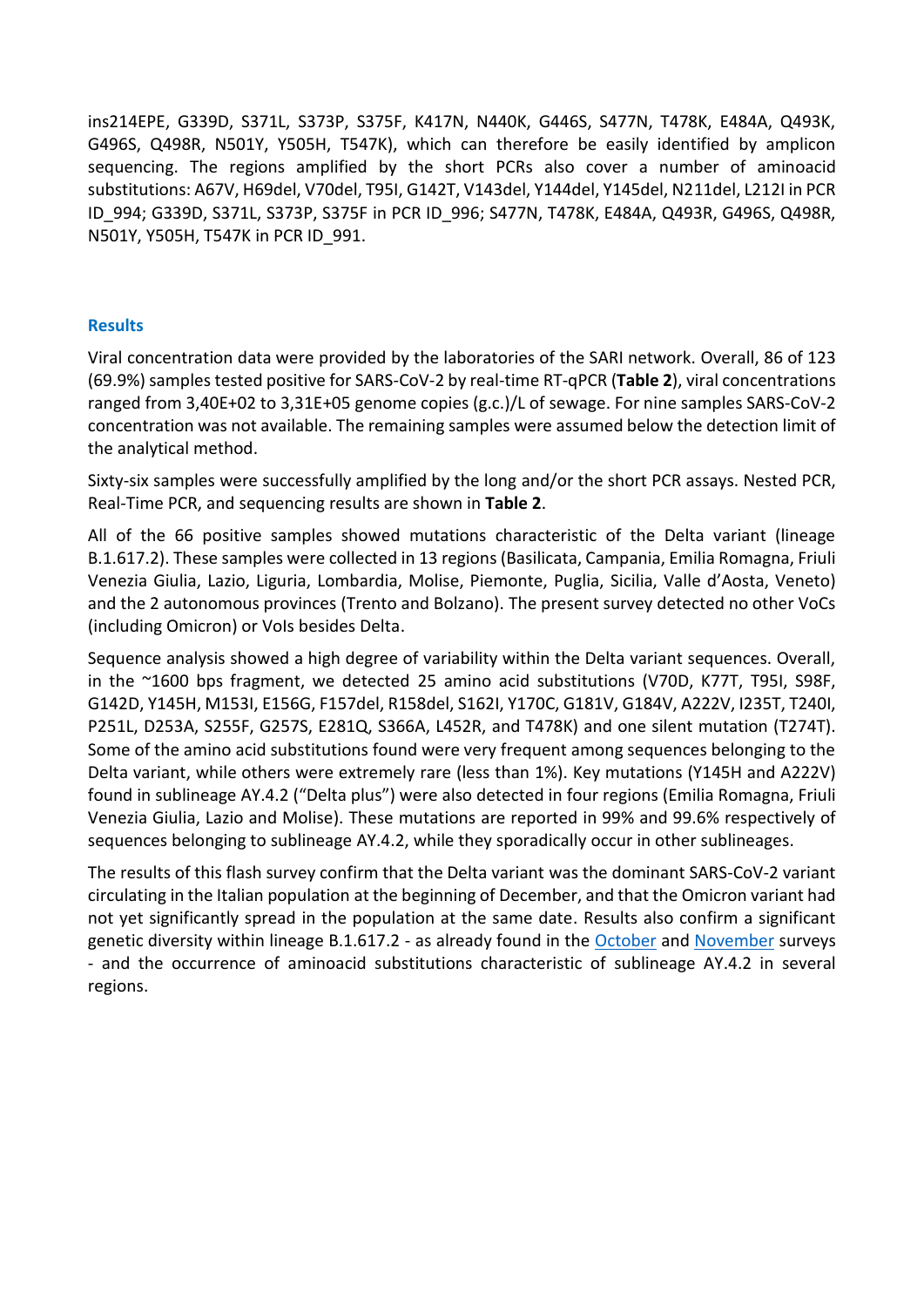#### **Sample ID Region/A. P. City WTP RT-qPCR (c.g./L) (c.g./L) Mutation found by Sanger sequencing SARS-CoV-2 variant Mutation found by NGS (samples pooled by Region/A.P.) SARS-CoV-2 variant** 1 SARI5933 Abruzzo Pescara Via Raiale <LOD - - - 2 SARI5934 Abruzzo Pescara Villa Carmine <LOD -<br>3 SARI5935 Abruzzo Chieti S. Martino <LOD -3 SARI5935 Chieti S. Martino <LOD - 4 SARI5936 L'Aquila Pile <LOD - 5 SARI5937 Teramo Villa Pavone <LOD -<sup>6</sup> SARI5981 Basilicata Potenza Pantano n.a. n.a.<sup>a</sup> | oL452R, T478K Delta<sup>b</sup> - -  $7 \left| \text{SARI}5983 \right|$  Potenza  $\left| \text{P}123 \right|$ Tiera di<br>Vaglio  $n.a.<sup>a</sup>$ - 8 SARI5854 13 | SARI5859 | Campania | Napoli Napoli Area Nolana 7.51E+03 oG142D, E156G, 157-158del,  $L452R, T478K$  L452R, T478K 9 SARI5855 Caserta Area Area (CASE) <LOD - Casertana - CASER - CASERTAN - CASERTAN - CASER  $10$  SARI5856 Salerno  $\overline{\phantom{0}}$  Salerno Nocera Sup 9,52E+02 og142D, E156G, 157-158del Delta 11 | SARI5857 | | Napoli | Napoli EST | 1,40E+03 -12 | SARI5858 | Napoli Napoli OVEST - Ingresso Principale 2,16E+03 | 0G142D, E156G, 157-158del, L452R, T478K Delta Napoli OVEST - ex ingresso Camaldoli  $4.81F + 03$ 14 | SARI5880 | | Napoli | Napoli EST | 2,65E+03 -15 SARI5881 Napoli Area Nolana 1,13E+03 - 16 SARI5882 Caserta Area Alternative Casertana (CLOD ) and the casertana of  $\sim$ 17 | SARI5883 | Napoli Napoli OVEST - Ingresso Principale  $2.98E + 03$ 18 SARI5884 Napoli Napoli Napoli OVEST - ex 2,66E+03 -

#### **Table 2. PCR and sequencing results**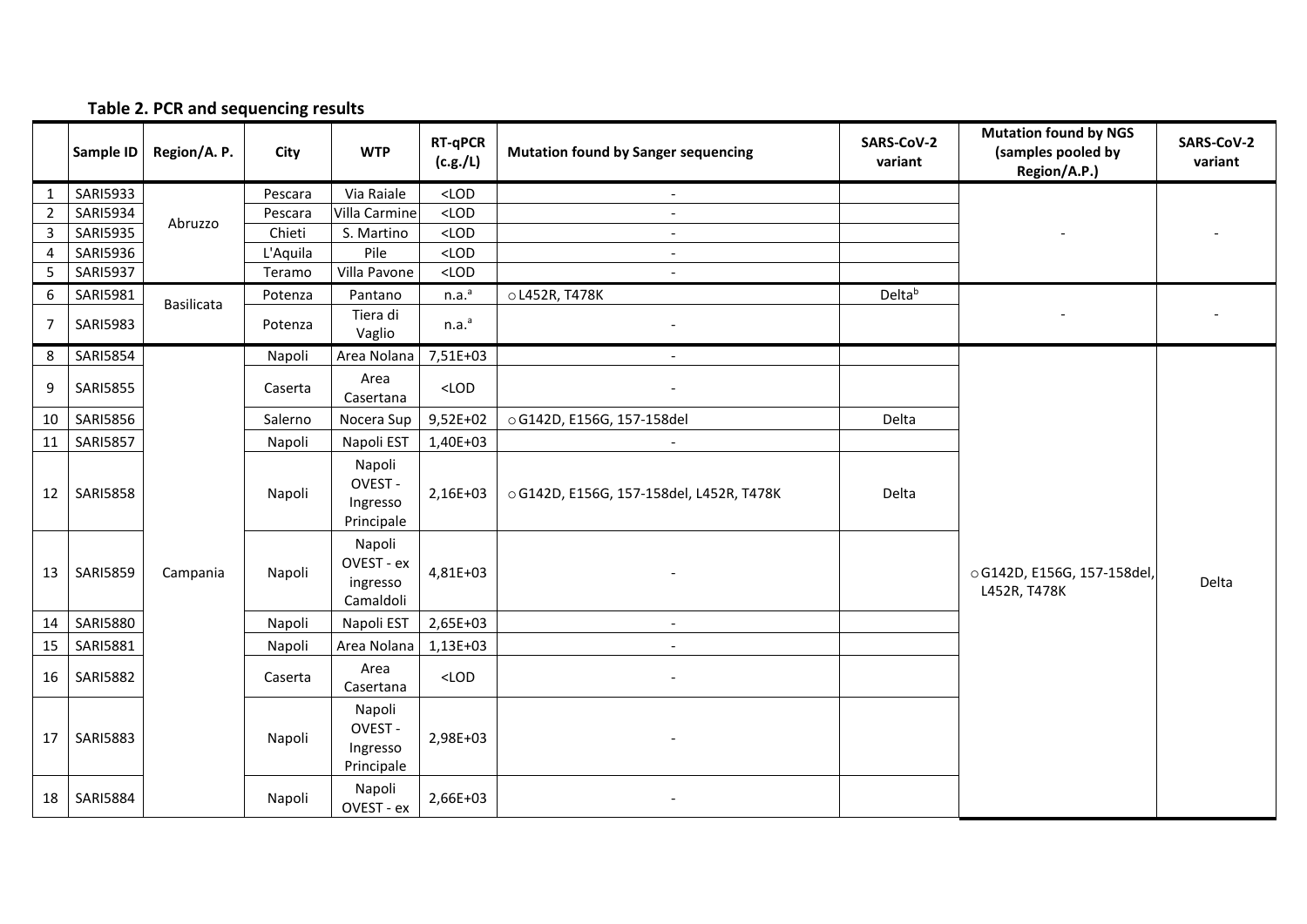|                 |                   |                                         |                           | ingresso<br>Camaldoli     |                   |                                                                                                      |                                                                              |                                                                                     |                                                           |  |
|-----------------|-------------------|-----------------------------------------|---------------------------|---------------------------|-------------------|------------------------------------------------------------------------------------------------------|------------------------------------------------------------------------------|-------------------------------------------------------------------------------------|-----------------------------------------------------------|--|
| 19              | <b>SARI5885</b>   |                                         | Salerno                   | Nocera Sup                | 4,77E+03          | ○ G142D, E156G, 157-158del                                                                           | Delta                                                                        |                                                                                     |                                                           |  |
| 20              | <b>SARI5886</b>   |                                         | Avellino                  | Manocalzati               | 6,98E+02          |                                                                                                      |                                                                              |                                                                                     |                                                           |  |
| 21              | <b>SARI5887</b>   |                                         | Caserta                   | Villa Literno             | 1,67E+03          |                                                                                                      |                                                                              |                                                                                     |                                                           |  |
| 22              | <b>SARI5888</b>   |                                         | Salerno                   | Salerno                   | 5,38E+03          | ○ G142D, E156G, 157-158del                                                                           | Delta                                                                        |                                                                                     |                                                           |  |
| 23              | SARI5861          |                                         | Ferrara                   | Ferrara L1                | 6,53E+03          |                                                                                                      |                                                                              |                                                                                     |                                                           |  |
| 124             | n.a. <sup>a</sup> |                                         | Ferrara                   | Ferrara L2                | n.a. <sup>a</sup> | o G142D, E156G, 157-158del                                                                           | Delta                                                                        |                                                                                     |                                                           |  |
| 24              | <b>SARI5890</b>   |                                         | Modena                    | Naviglio                  | 3,32E+04          | o L452R, T478K                                                                                       | Delta <sup>b</sup>                                                           |                                                                                     |                                                           |  |
| 25              | SARI5891          |                                         | Forlì-Cesena              | Forlì                     | 1,68E+05          | ○ G142D, E156G, 157-158del, L452R, T478K                                                             | Delta                                                                        |                                                                                     |                                                           |  |
| 26              | <b>SARI5892</b>   | Ravenna<br>Bologna<br>Emilia-<br>Modena | Forlì-Cesena              | Cesena                    | 1,50E+05          | o T95I, G142D, E156G, 157-158del, L452R, T478K<br>○ G142D, E156G, 157-158del                         | Delta                                                                        | ○ G142D, E156G, 157-158del,                                                         |                                                           |  |
| 27              | <b>SARI5893</b>   |                                         |                           | Faenza                    | 3,40E+04          |                                                                                                      |                                                                              |                                                                                     |                                                           |  |
| 28              | <b>SARI5922</b>   |                                         |                           |                           | <b>IDAR</b>       | 3,13E+05                                                                                             | o T95I, G142D, E156G, 157-158del, L452R, T478K<br>○ G142D, E156G, 157-158del | Delta                                                                               | L452R, T478K                                              |  |
| 29              | <b>SARI5923</b>   |                                         |                           | Naviglio                  | 8,45E+04          | o T95I, G142D, E156G, 157-158del, L452R, T478K                                                       | Delta                                                                        | ○T95I, G142D E156G, 157-<br>158del, S255F, E281Q,                                   | Delta<br>(including also<br>lineage $AY.4.2$ <sup>c</sup> |  |
| 30              | <b>SARI5925</b>   | Romagna                                 | Ravenna -<br>Forlì-Cesena | Ravenna                   | 4,80E+04          | ○ G142D, E156G, 157-158del, L452R, T478K                                                             | Delta                                                                        | L452R, T478K<br>○T95I, G142D, Y145H,                                                |                                                           |  |
| 31              | <b>SARI5926</b>   |                                         | Rimini -<br>Forlì-Cesena  | S. Giustina               | 1,34E+05          | ○ G142D, E156G, 157-158del, L452R, T478K                                                             | Delta                                                                        | E156G, 157-158del, A222V,<br>L452R, T478K                                           |                                                           |  |
| 32 <sup>2</sup> | SARI5941          |                                         | Reggio Emilia             | Mancasale                 | 7,18E+03          | o T95I, G142D, Y145H, E156G, 157-158del, A222V,<br>L452R, T478K                                      | Delta<br>(presumptive<br>lineage AY.4.2) <sup>c</sup>                        |                                                                                     |                                                           |  |
| 33              | <b>SARI5942</b>   |                                         | Piacenza                  | Borgoforte                | $<$ LOD           | $\blacksquare$                                                                                       |                                                                              |                                                                                     |                                                           |  |
| 34              | <b>SARI5943</b>   |                                         | Parma                     | Parma ovest               | $<$ LOD           |                                                                                                      |                                                                              |                                                                                     |                                                           |  |
| 130             | SARI6070          |                                         | Bologna                   | Santerno                  | 1,25E+03          | o T95I, G142D, E156G, 157-158del, L452R, T478K                                                       | Delta                                                                        |                                                                                     |                                                           |  |
| 127             | <b>SARI6059</b>   | Friuli-Venezia<br>Giulia                | Pordenone                 | Cordenons                 | 3,31E+05          | o T95I, G142D, Y145H, E156G, 157-158del, A222V,<br>L452R, T478K<br>○ G142D, E156G, 157-158del, G181V | Delta<br>(including also<br>presumptive<br>lineage AY.4.2) <sup>c</sup>      | ○ G142D, E156G, 157-158del,<br>L452R, T478K<br>○ G142D, E156G, 157-158del,<br>G184V | <b>Delta</b><br>(including also                           |  |
|                 | 128 SARI6063      |                                         | Udine                     | Udine                     | 5,73E+04          | ○ G142D, E156G, 157-158del, L452R, T478K                                                             | Delta                                                                        | OT95I, G142D, Y145H,                                                                | presumptive                                               |  |
| 129             | <b>SARI6068</b>   |                                         | Trieste                   | Servola                   | 2,65E+05          | ○ G142D, E156G, 157-158del, L452R, T478K                                                             | Delta                                                                        | E156G, 157-158del, A222V,<br>L452R, T478K                                           | lineage $AY.4.2$ <sup>c</sup>                             |  |
| 35              | <b>SARI5862</b>   | Lazio                                   | Viterbo                   | Viterbo -<br>Strada Bagni | $<$ LOD           | ○ T95I, G142D, E156G, 157-158del                                                                     | Delta                                                                        | ○ G142D, E156G, 157-158del<br>L452R, T478K                                          | Delta                                                     |  |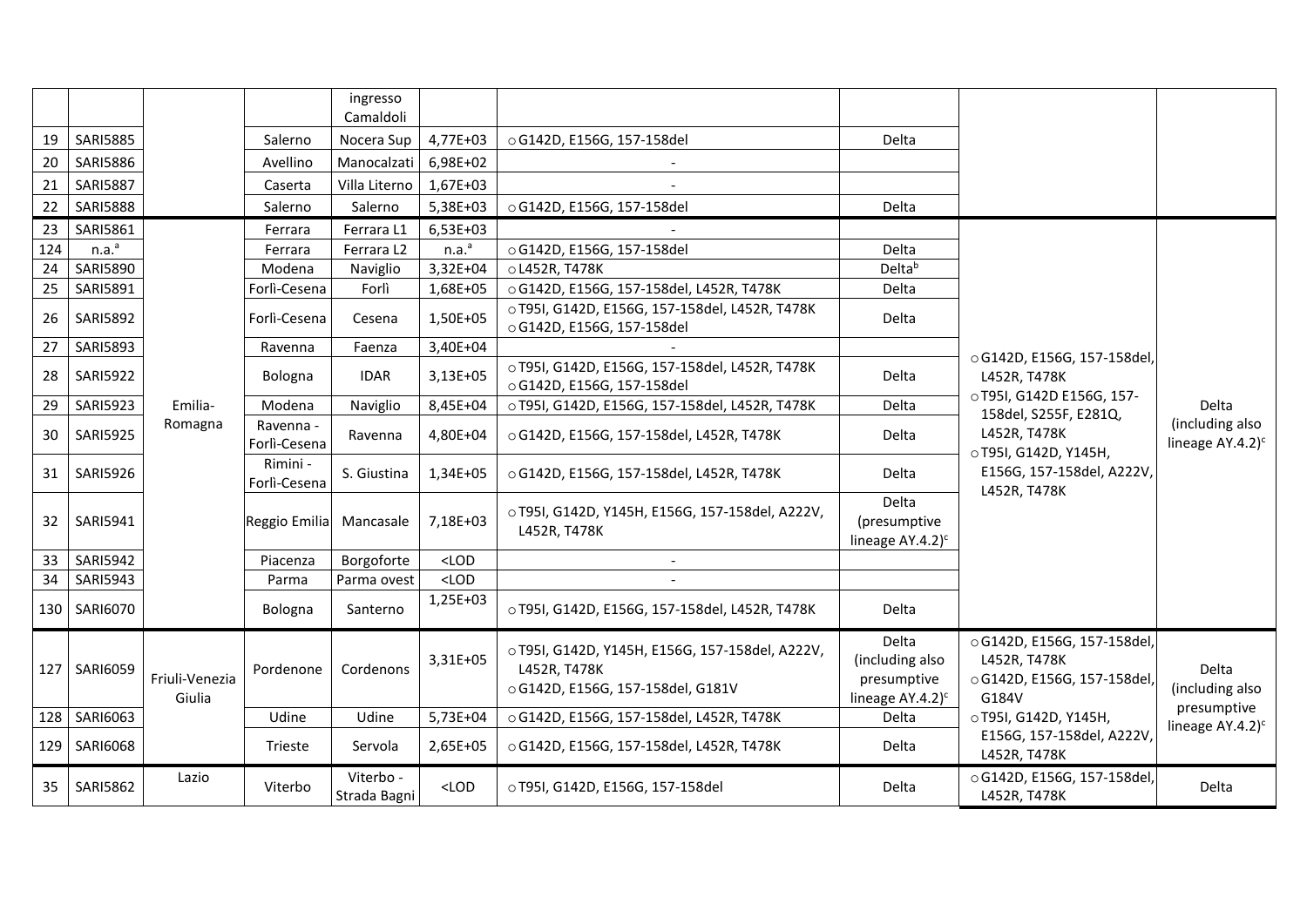| 36 | SARI5863        |         | Latina  | Aprilia (Via<br>del Campo)           | n.a. <sup>a</sup> | ○ G142D, E156G, 157-158del                                                   | Delta                                                                    | ○ G142D, E156G, 157-158del,<br>P251L, L452R, T478K |       |
|----|-----------------|---------|---------|--------------------------------------|-------------------|------------------------------------------------------------------------------|--------------------------------------------------------------------------|----------------------------------------------------|-------|
| 37 | <b>SARI5894</b> |         | Roma    | Anzio - Colle<br>Cocchino            | $<$ LOD           | o T95I, G142D, Y145H, E156G, 157-158del, A222V<br>○ G142D, E156G, 157-158del | Delta<br>(presumptive<br>lineage AY.4.2)                                 |                                                    |       |
| 38 | <b>SARI5895</b> |         | Latina  | Latina Loc<br>Latina Est             | $<$ LOD           |                                                                              |                                                                          |                                                    |       |
| 39 | <b>SARI5896</b> |         | Roma    | Velletri (LA<br>CHIUSA-<br>SORBO)    | $<$ LOD           | ○ T95I, G142D, E156G, 157-158del                                             | Delta                                                                    |                                                    |       |
| 40 | <b>SARI5897</b> |         | Roma    | Via<br>Cincinnato                    | $<$ LOD           | o T95I, G142D, Y145H, E156G, 157-158del, A222V<br>○ G142D, E156G, 157-158del | Delta<br>(including also<br>presumptive<br>lineage $AY.4.2$ <sup>c</sup> |                                                    |       |
|    | 41   SARI5898   |         | Roma    | Ponte<br>Lucano                      | $<$ LOD           |                                                                              |                                                                          |                                                    |       |
| 42 | <b>SARI5915</b> |         | Roma    | Civitavecchia<br>Fiumaretta          | $<$ LOD           |                                                                              |                                                                          |                                                    |       |
| 43 | <b>SARI5927</b> |         | Roma    | Roma Est<br>(linea $1 +$<br>linea 2) | 1,69E+04          | o T95I, G142D, E156G, 157-158del                                             | Delta                                                                    |                                                    |       |
| 44 | <b>SARI5928</b> |         | Roma    | Roma Nord                            | $<$ LOD           |                                                                              |                                                                          |                                                    |       |
| 45 | <b>SARI5929</b> |         | Roma    | Roma Sud                             | 3,40E+02          |                                                                              |                                                                          |                                                    |       |
| 46 | SARI5930        |         | Roma    | Ostia                                | 3,09E+04          | ○ T95I, G142D, E156G, 157-158del                                             | Delta                                                                    |                                                    |       |
| 47 | SARI5931        |         | Roma    | Fiumicino                            | 9,77E+03          | ○ G142D, M153I, E156G, 157-158del<br>$\circ$ S255F                           | Delta                                                                    |                                                    |       |
| 48 | SARI5864        |         | Genova  | Darsena                              | 2,73E+04          | ○ G142D, E156G, 157-158del                                                   | Delta                                                                    |                                                    |       |
| 49 | <b>SARI5865</b> |         | Genova  | Pegli                                | 7,29E+02          | ○ T95I, G142D, E156G, 157-158del                                             | Delta                                                                    | ○ G142D, E156G, 157-158del,                        |       |
| 50 | <b>SARI5866</b> |         | Genova  | Voltri                               | $<$ LOD           | ○ T95I, G142D, E156G, 157-158del                                             | Delta                                                                    | L452R, T478K                                       |       |
| 51 | <b>SARI5867</b> | Liguria | Genova  | Quinto                               | 1,43E+04          | ○ T95I, G142D, E156G, 157-158del                                             | Delta                                                                    | ○T95I, G142D, E156G, 157-                          |       |
| 52 | <b>SARI5868</b> |         | Genova  | Rapallo                              | 8,50E+04          |                                                                              |                                                                          | 158del, L452R, T478K                               | Delta |
| 53 | <b>SARI5869</b> |         | Genova  | Sestri P                             | $<$ LOD           | ○ T95I, G142D, E156G, 157-158del                                             | Delta                                                                    | ○T95I, G142D, E156G, 157-<br>158del, Y170C, L452R, |       |
| 54 | <b>SARI5870</b> |         | Genova  | Sturla                               | 3,57E+04          | o T95I, G142D, E156G, 157-158del, L452R, T478K                               | Delta                                                                    | T478K                                              |       |
| 55 | <b>SARI5871</b> |         | Imperia | Sanremo -<br>Capo Verde              | 2,08E+05          | o T95I, G142D, E156G, 157-158del, Y170C, L452R,<br>T478K                     | Delta                                                                    |                                                    |       |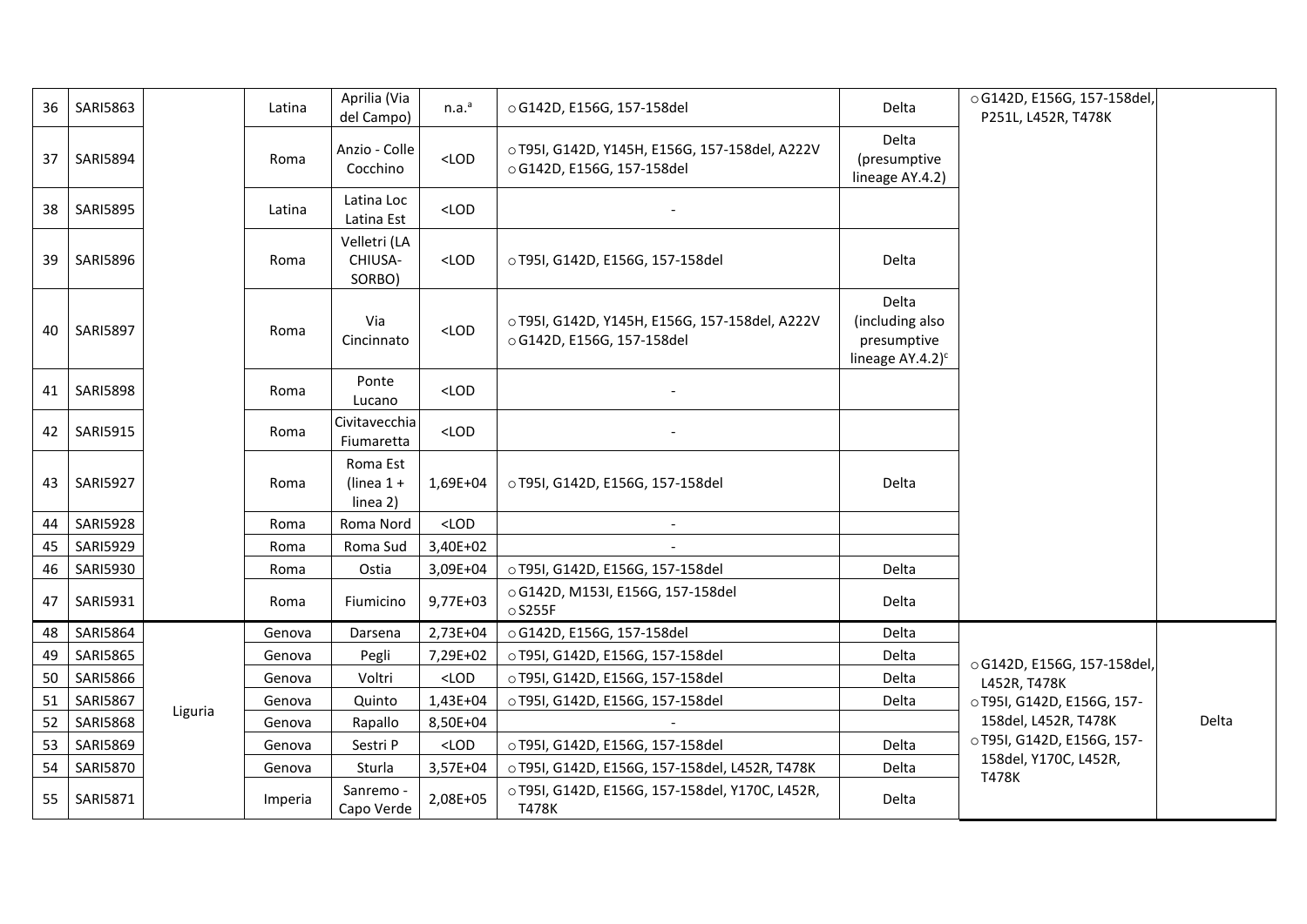| 56 | <b>SARI5872</b>   |              | Savona                                                 | Savona                        | 8,35E+04          | ○ G142D, E156G, 157-158del, L452R, T478K | Delta                                                  |                                             |       |
|----|-------------------|--------------|--------------------------------------------------------|-------------------------------|-------------------|------------------------------------------|--------------------------------------------------------|---------------------------------------------|-------|
| 57 | <b>SARI5873</b>   |              | Savona                                                 | Borghetto<br>Santo Spirito    | 4,74E+04          |                                          |                                                        |                                             |       |
| 58 | <b>SARI5874</b>   |              | La Spezia                                              | La Spezia                     | 2,94E+04          | ○ T95I, G142D, E156G, 157-158del         | Delta                                                  |                                             |       |
| 59 | <b>SARI5875</b>   |              | La Spezia                                              | Camisano                      | 8,39E+03          | ○ T95I, G142D, E156G, 157-158del         | Delta                                                  |                                             |       |
| 60 | <b>SARI5876</b>   |              | La Spezia                                              | Silea                         | $<$ LOD           |                                          |                                                        |                                             |       |
| 61 | <b>SARI5877</b>   |              | Genova                                                 | Darsena                       | $<$ LOD           |                                          |                                                        |                                             |       |
| 62 | <b>SARI5878</b>   |              | Genova                                                 | Punta Vagno<br>Genova         | 8,99E+03          |                                          |                                                        |                                             |       |
| 63 | <b>SARI5879</b>   |              | Genova                                                 | Valpolcevera                  | $<$ LOD           |                                          |                                                        |                                             |       |
|    | 126   SARI5944    |              | Genova                                                 | Punta Vagno<br>Genova         | 3,57E+04          | ○ T95I, G142D, E156G, 157-158del         | Delta                                                  |                                             |       |
|    | 125   SARI6012    |              | Genova                                                 | Rapallo                       | 7,42E+04          | ○ T95I, G142D, E156G, 157-158del         | Delta                                                  |                                             |       |
| 67 | <b>SARI5914</b>   |              | Como - Lecco<br>- Milano -<br>Monza e<br>della Brianza | Monza                         | $5,25E+03$        | ○ G142D, E156G, 157-158del               | Delta                                                  |                                             |       |
| 68 | SARI5916          |              | <b>Brescia</b>                                         | Verziano                      | 1,66E+03          | $\overline{a}$                           |                                                        |                                             |       |
| 69 | SARI5917          | Lombardia    | <b>Brescia</b>                                         | Verziano                      | 1,24E+03          |                                          |                                                        | ○ G142D, E156G, 157-158del,<br>L452R, T478K | Delta |
| 70 | <b>SARI5920</b>   |              | Milano -<br>Varese                                     | Canegrate                     | 5,98E+04          | ○ G142D, E156G, 157-158del, L452R, T478K | Delta                                                  |                                             |       |
| 71 | SARI5921          |              | Varese                                                 | Varese                        | 1,28E+04          | o L452R, T478K                           | Delta <sup>b</sup>                                     |                                             |       |
| 72 | n.a. <sup>a</sup> |              | Milano                                                 | Nosedo                        | n.a. <sup>a</sup> | ○ T95I, G142D, E156G, 157-158del         | Delta                                                  |                                             |       |
| 73 | n.a. <sup>a</sup> |              | Milano                                                 | San Rocco                     | n.a. <sup>a</sup> | ○ G142D, E156G, 157-158del, L452R, T478K | Delta                                                  |                                             |       |
| 80 | <b>SARI5938</b>   |              | Campobasso                                             | Campobasso<br>- San Pietro    | $<$ LOD           | o T95I, G142D, Y145H, E156G, 157-158del  | Delta<br>(presumptive<br>lineage $AY.4.2$ <sup>c</sup> |                                             |       |
| 81 | <b>SARI5939</b>   | Molise       | Campobasso                                             | Termoli-<br>Porto             | $<$ LOD           |                                          |                                                        |                                             |       |
| 82 | <b>SARI5940</b>   |              | Campobasso                                             | Termoli -<br>Pantano<br>Basso | $<$ LOD           |                                          |                                                        |                                             |       |
| 83 | <b>SARI5952</b>   | P.A. Bolzano | Bolzano                                                | <b>IDA Bolzano</b>            | 2,30E+04          | ○ T95I, G142D, E156G, 157-158del         | Delta                                                  |                                             | Delta |
| 84 | <b>SARI5953</b>   |              | Bolzano                                                | <b>IDA Merano</b>             | 2,97E+04          | o T95I, G142D, E156G, 157-158del         | <b>Delta</b>                                           |                                             |       |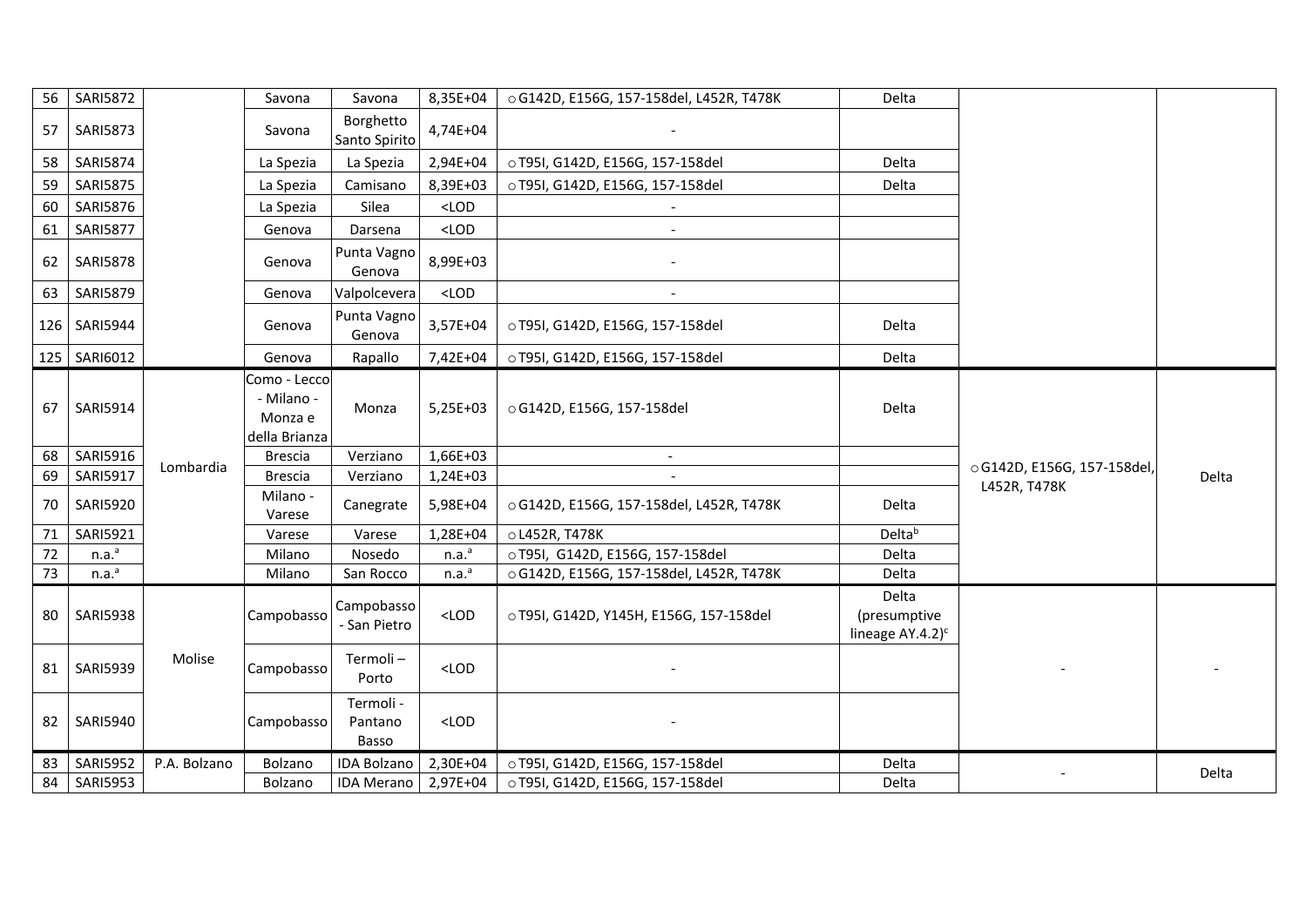| 85  | <b>SARI5824</b> |                                 | Trento      | Trento nord             | 7,97E+04          | o T95I, G142D, E156G, 157-158del, L452R, T478K                               | Delta | o G142D, E156G, 157-158del,<br>L452R, T478K<br>OT951, G142D, E156G, 157-<br>158del, L452R, T478K                  |       |
|-----|-----------------|---------------------------------|-------------|-------------------------|-------------------|------------------------------------------------------------------------------|-------|-------------------------------------------------------------------------------------------------------------------|-------|
| 86  | <b>SARI5825</b> | P.A. Trento<br>Trento<br>Trento |             | Trento sud              | 9,85E+04          | ○ G142D, E156G, 157-158del, L452R, T478K                                     | Delta | ○T95I, G142D, E156G, 157-<br>158del, I235T, L452R,<br>T478K<br>○ G142D, E156G, 157-158del,<br>T240I, L452R, T478K | Delta |
| 87  | <b>SARI5826</b> |                                 |             | Rovereto                | 1,71E+05          | ○ G142D, E156G, 157-158del, L452R, T478K                                     | Delta | ○ G142D, E156G, 157-158del,<br>P251L, L452R, T478K<br>○ G142D, E156G, 157-158del,<br>S366A, L452R, T478K          |       |
| 88  | <b>SARI5839</b> |                                 | Cuneo       | Cuneo                   | 1,57E+03          |                                                                              |       |                                                                                                                   |       |
| 89  | <b>SARI5840</b> |                                 | Asti        | Asti                    | 5,00E+03          | ○ G142D, E156G, 157-158del, L452R, T478K<br>o V70D, G142D, E156G, 157-158del | Delta |                                                                                                                   |       |
| 90  | SARI5841        | Piemonte                        | Alessandria | Alessandria             | 5,28E+03          | ○ G142D, E156G, 157-158del, S162I                                            | Delta | ○ G142D, E156G, 157-158del,                                                                                       |       |
| 91  | <b>SARI5842</b> |                                 | Torino      | Castiglione<br>Torinese | 8,70E+03          |                                                                              |       | L452R, T478K                                                                                                      | Delta |
| 92  | <b>SARI5843</b> |                                 | Novara      | Novara                  | 1,68E+03          | $\overline{a}$                                                               |       |                                                                                                                   |       |
| 93  | <b>SARI5844</b> |                                 | Biella      | <b>Biella Nord</b>      | 6,28E+03          |                                                                              |       |                                                                                                                   |       |
| 94  | SARI6419        |                                 | Taranto     | Taranto<br>Bellavista   | n.a. <sup>a</sup> |                                                                              |       |                                                                                                                   |       |
| 95  | SARI6418        | Puglia                          | Taranto     | Taranto<br>Gennarini    | n.a. <sup>a</sup> |                                                                              |       |                                                                                                                   | Delta |
| 96  | SARI6416        |                                 | Bari        | Bari EST                | n.a. <sup>a</sup> | o K77T, G142D, E156G, 157-158del                                             | Delta |                                                                                                                   |       |
| 97  | SARI6417        |                                 | Bari        | <b>Bari Ovest</b>       | n.a. <sup>a</sup> | $\overline{\phantom{a}}$                                                     |       |                                                                                                                   |       |
| 98  | <b>SARI5829</b> |                                 | Ragusa      | Modica                  | $<$ LOD           |                                                                              |       |                                                                                                                   |       |
| 99  | <b>SARI5830</b> |                                 | Ragusa      | Ragusa                  | 2,70E+03          | $\overline{a}$                                                               |       | ○ G142D, E156G, 157-158del,                                                                                       |       |
| 100 | <b>SARI5833</b> | Sicilia                         | Palermo     | Acqua dei<br>Corsari    | 5,98E+03          |                                                                              |       | L452R, T478K<br>○T95I, G142D, E156G, 157-<br>158del, L452R, T478K                                                 | Delta |
|     | 101 SARI5834    |                                 | Palermo     | Fondo Verde 5,90E+03    |                   | $\blacksquare$                                                               |       |                                                                                                                   |       |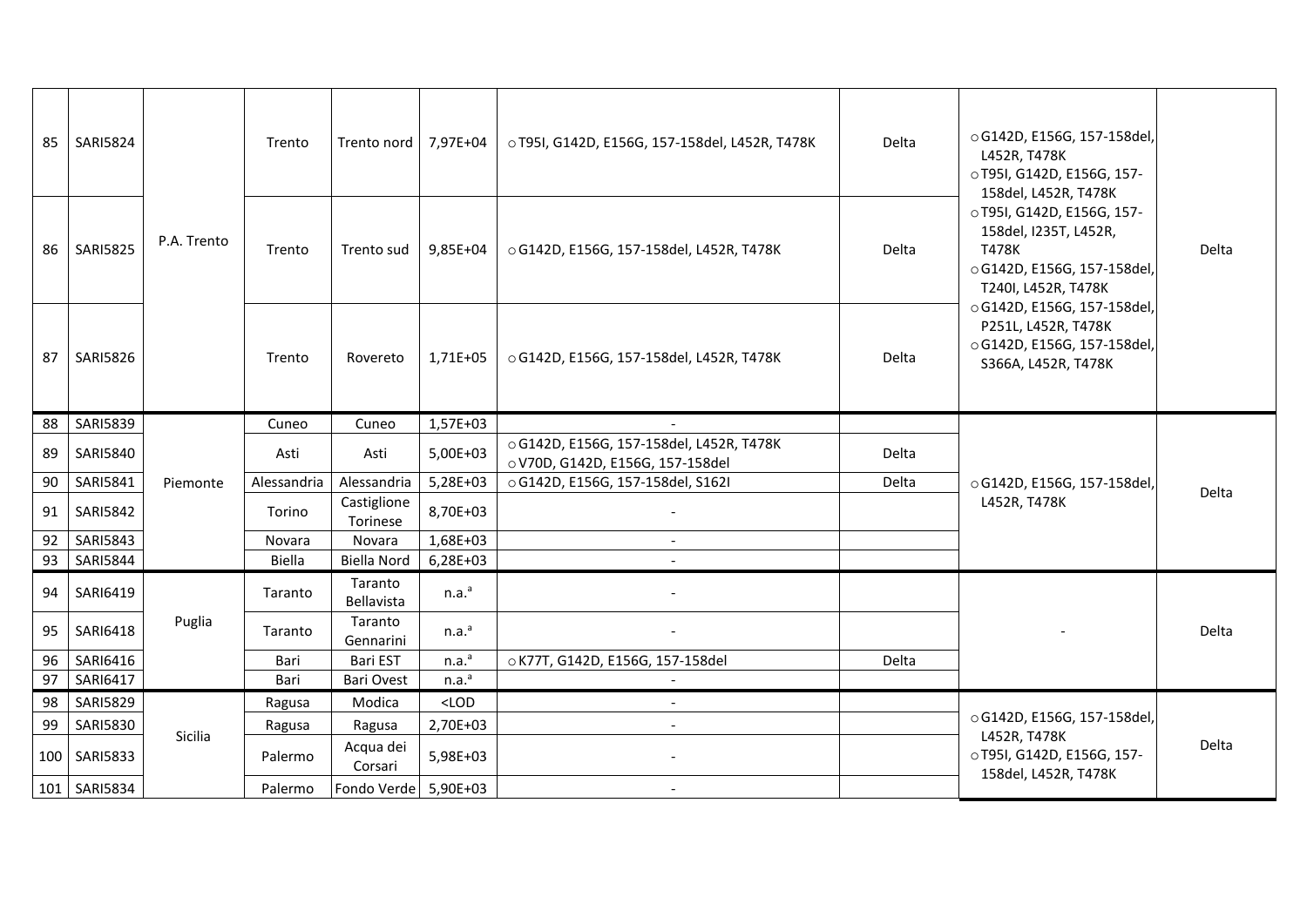|     | 102 SARI5835    |               | Caltanissetta | Caltanissetta<br>e San<br>Cataldo           | 5,16E+03 |                                                                              |       |                                                                            |       |
|-----|-----------------|---------------|---------------|---------------------------------------------|----------|------------------------------------------------------------------------------|-------|----------------------------------------------------------------------------|-------|
|     | 103 SARI5906    |               | Trapani       | Marsala                                     | 1,86E+03 |                                                                              |       |                                                                            |       |
|     | 104   SARI5907  |               | Trapani       | Trapani                                     | 1,52E+03 | $\overline{\phantom{a}}$                                                     |       |                                                                            |       |
| 105 | <b>SARI5908</b> |               | Ragusa        | Vittoria                                    | 1,40E+03 | $\overline{\phantom{a}}$                                                     |       |                                                                            |       |
|     | 106 SARI5932    |               | Caltanissetta | Gela<br>Macchitella                         | 5,93E+03 |                                                                              |       |                                                                            |       |
|     | 131 SARI5954    |               | Catania       | Pantano<br>d'Arci                           | 5,23E+02 |                                                                              |       |                                                                            |       |
|     | 132   SARI5831  |               | Agrigento     | Agrigento                                   | 4,86E+03 | Week positive, unsuitable for Sanger sequencing                              |       |                                                                            |       |
| 107 | <b>SARI5947</b> |               | Pisa          | Pisa Nord-<br>S. Jacopo                     | 4,95E+03 |                                                                              |       |                                                                            |       |
|     | 108 SARI5948    | Toscana       | Firenze       | Empoli<br>Pagnana                           | $<$ LOD  |                                                                              |       |                                                                            |       |
|     | 109 SARI5949    |               | Massa         | Lavello 2                                   | 7,53E+03 |                                                                              |       |                                                                            |       |
|     | 110   SARI5950  |               | Lucca         | Viareggio                                   | $<$ LOD  |                                                                              |       |                                                                            |       |
|     | 111   SARI5918  | Valle d'Aosta | Aosta         | La Salle                                    | 2,06E+03 | o T95I, G142D, E156G, 157-158del, L452R, T478K<br>○ G142D, E156G, 157-158del | Delta | ○ G142D, E156G, 157-158del,<br>L452R, T478K<br>○T95I, G142D, E156G, 157-   | Delta |
|     | 112 SARI5919    |               | Aosta         | <b>Brissogne</b>                            | 1,45E+05 | ○ G142D, E156G, 157-158del, L452R, T478K                                     | Delta | 158del, L452R, T478K<br>○ S98F, G142D, E156G, 157-<br>158del, L452R, T478K |       |
|     | 113   SARI5836  |               | Vicenza       | Vicenza<br>Casale                           | 2,05E+03 | ○ G142D, E156G, 157-158del, L452R, T478K                                     | Delta |                                                                            |       |
|     | 114 SARI5837    |               | Treviso       | Treviso                                     | 9,23E+03 | ○ G142D, E156G, 157-158del, L452R, T478K                                     | Delta |                                                                            |       |
|     | 115   SARI5838  | Veneto        | Venezia       | Venezia<br>Fusina                           | 8,25E+03 | ○ G142D, E156G, 157-158del, L452R, T478K<br>o T95I, G142D, E156G, 157-158del | Delta | ○ G142D, E156G, 157-158del,<br>L452R, T478K                                | Delta |
|     | 116 SARI5845    |               | Padova        | Padova Ca'<br>Nordio -<br>centro<br>storico | 1,85E+03 |                                                                              |       |                                                                            |       |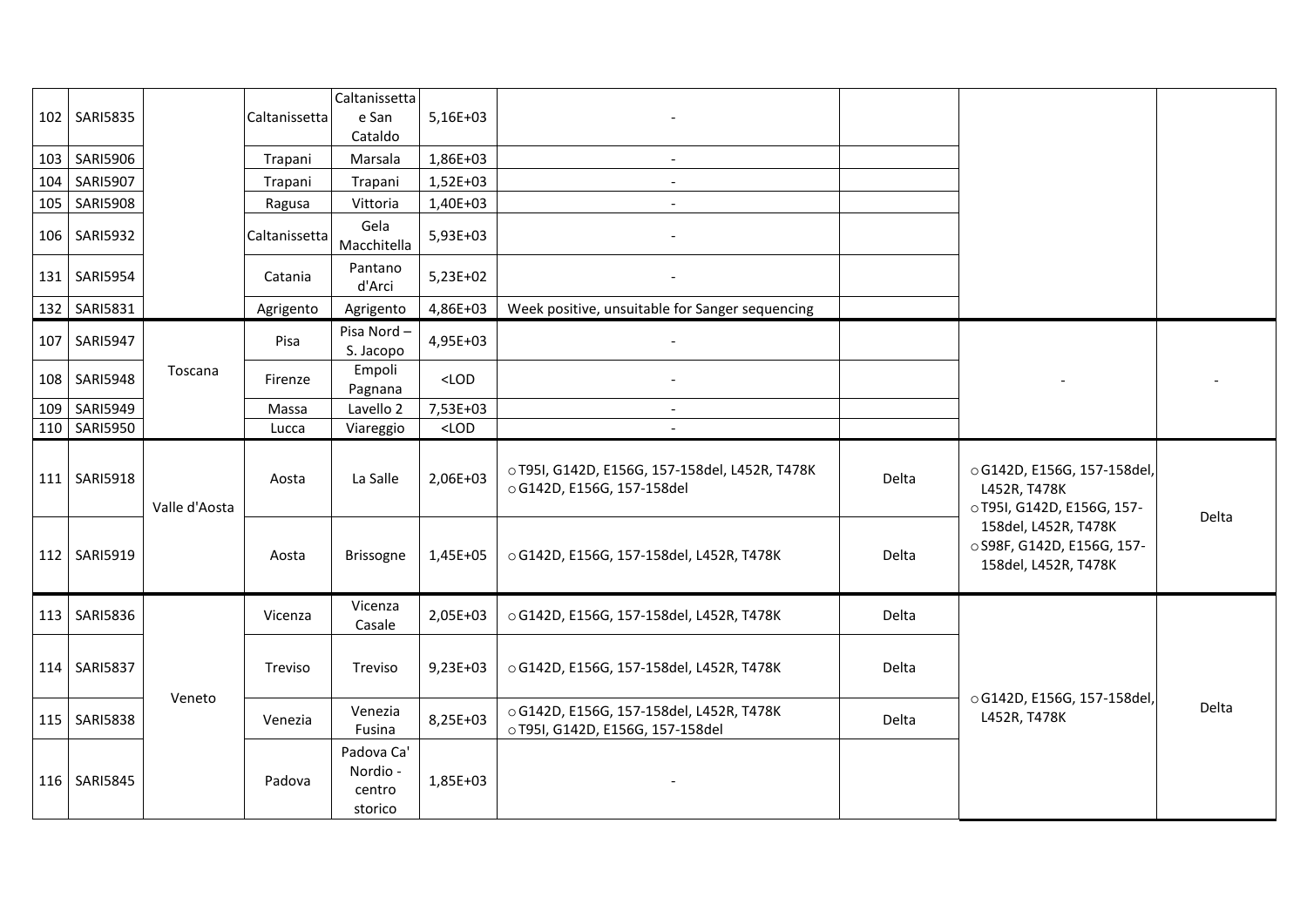| 117 | SARI5846       | Padova  | Padova Ca'<br>Nordio - zip | 1,88E+03 | ○ G142D, E156G, 157-158del                                                                    | Delta |  |
|-----|----------------|---------|----------------------------|----------|-----------------------------------------------------------------------------------------------|-------|--|
|     | 118   SARI5847 | Padova  | Padova<br>Guizza           | 6,58E+02 | ○ G142D, E156G, 157-158del, L452R, T478K                                                      | Delta |  |
|     | 119   SARI5848 | Padova  | Abano<br>Terme             | 1,66E+03 | o T95I, G142D, E156G, 157-158del, L452R, T478K<br>○ G142D, E156G, 157-158del<br>$\circ$ P251L | Delta |  |
|     | 120   SARI5909 | Venezia | Venezia<br>Fusina          | 3,57E+04 | ○ G142D, E156G, 157-158del, L452R, T478K<br>$\circ$ P251L                                     | Delta |  |
|     | 121   SARI5910 | Verona  | Verona_colle<br>ttore 1M   | 3,71E+04 | ○ G142D, E156G, 157-158del, G257S, L452R, T478K<br>o T95I, G142D, E156G, 157-158del           | Delta |  |
|     | 122   SARI5911 | Verona  | Verona_colle<br>ttore 3M   | 2,13E+04 | o T95I, G142D, E156G, 157-158del<br>o L452R, T478K                                            | Delta |  |
|     | 123   SARI5912 | Verona  | Verona_colle<br>ttore 8M   | 1,96E+04 | ○ G142D, E156G, 157-158del, L452R, T478K<br>o T95I, G142D, E156G, 157-158del<br>$\circ$ D253A | Delta |  |

 $a$ n.a. = not available

<sup>b</sup> The mutation combination Spike\_L452R, Spike\_T478k is present in 96.9% of delta and 1.7% of the omicron sequences as on 24/12/21.

<sup>c</sup>Suggested by the presence of mutation Spike\_Y145H or by the combination of mutations Spike\_Y145H + Spike\_A222V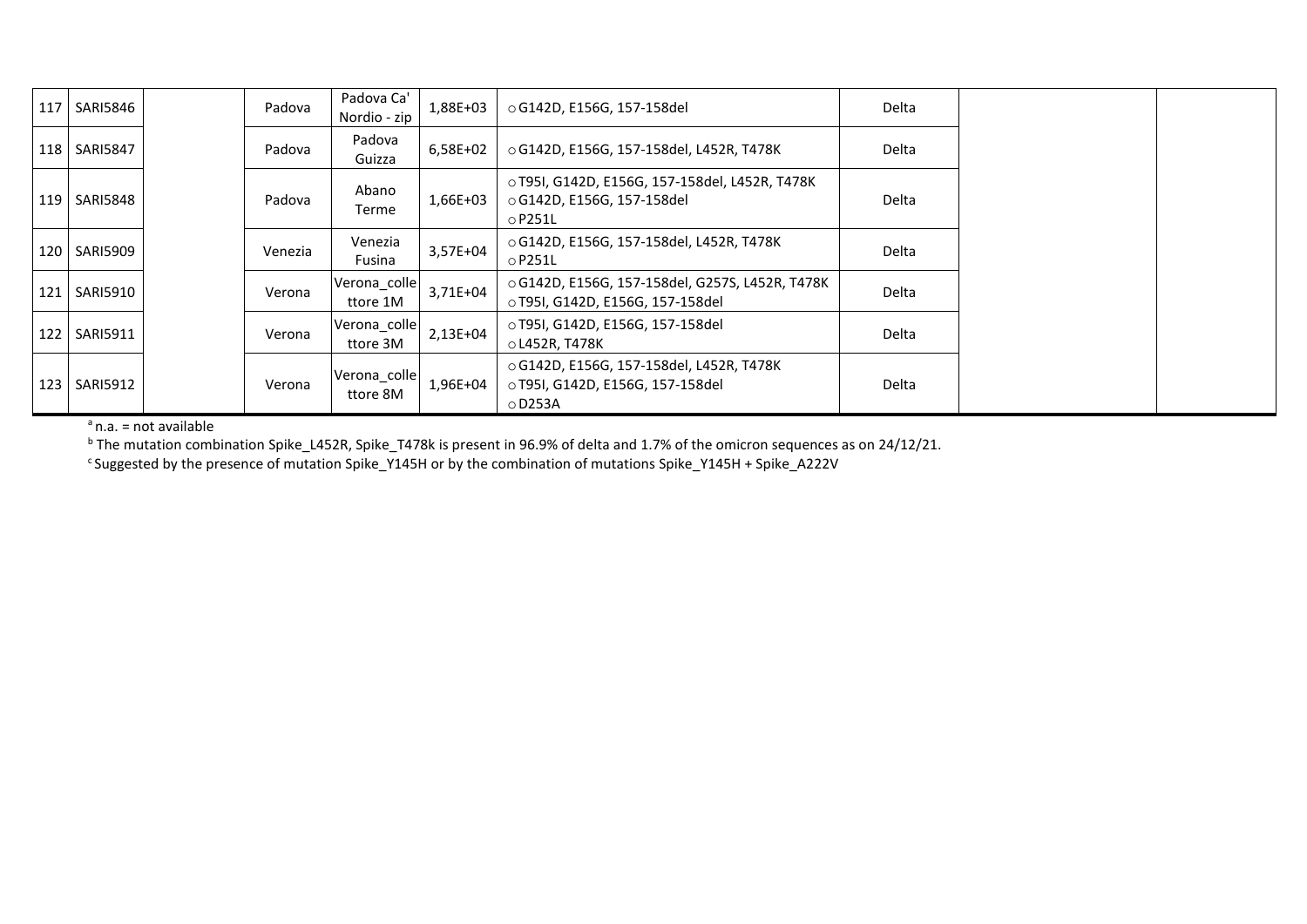## **Limitations of the study**

- Given the progressive implementation of the national surveillance for SARS-CoV-2 in wastewaters, sample collection/processing is not yet feasible in all Italian regions. Therefore, this flash survey's geographical and population coverage was incomplete, as it covered 17/21 of the Italian regions/autonomous provinces.

- Molecular analytical methods applied to complex environmental matrices as wastewaters may be hampered by low viral concentration, poor recovery of the analyte, and/or inhibition of PCR amplification. Therefore, both detection/quantification and PCR amplification for sequencing purposes may produce false negatives. Consequently, molecular characterization and variant detection may not be achieved for all samples.

## **Conclusions and final considerations**

This is the fourth of a series of monthly reports on SARS-CoV-2 and its variants in wastewaters that will continue to be issued as part of the surveillance established in Italy under EU Commission Recommendation 2021/472, with the aim of providing information on SARS-CoV-2 variants in the population to supplement information acquired through the clinical surveillance.

The results of SARS-CoV-2 surveillance in wastewaters confirm the predominance and significant variability of the Delta variant (B.1.617.2) in late November/early December2021 in Italy, in line with clinical results. No other VoCs (including Omicron) or VoIs were detected in this survey.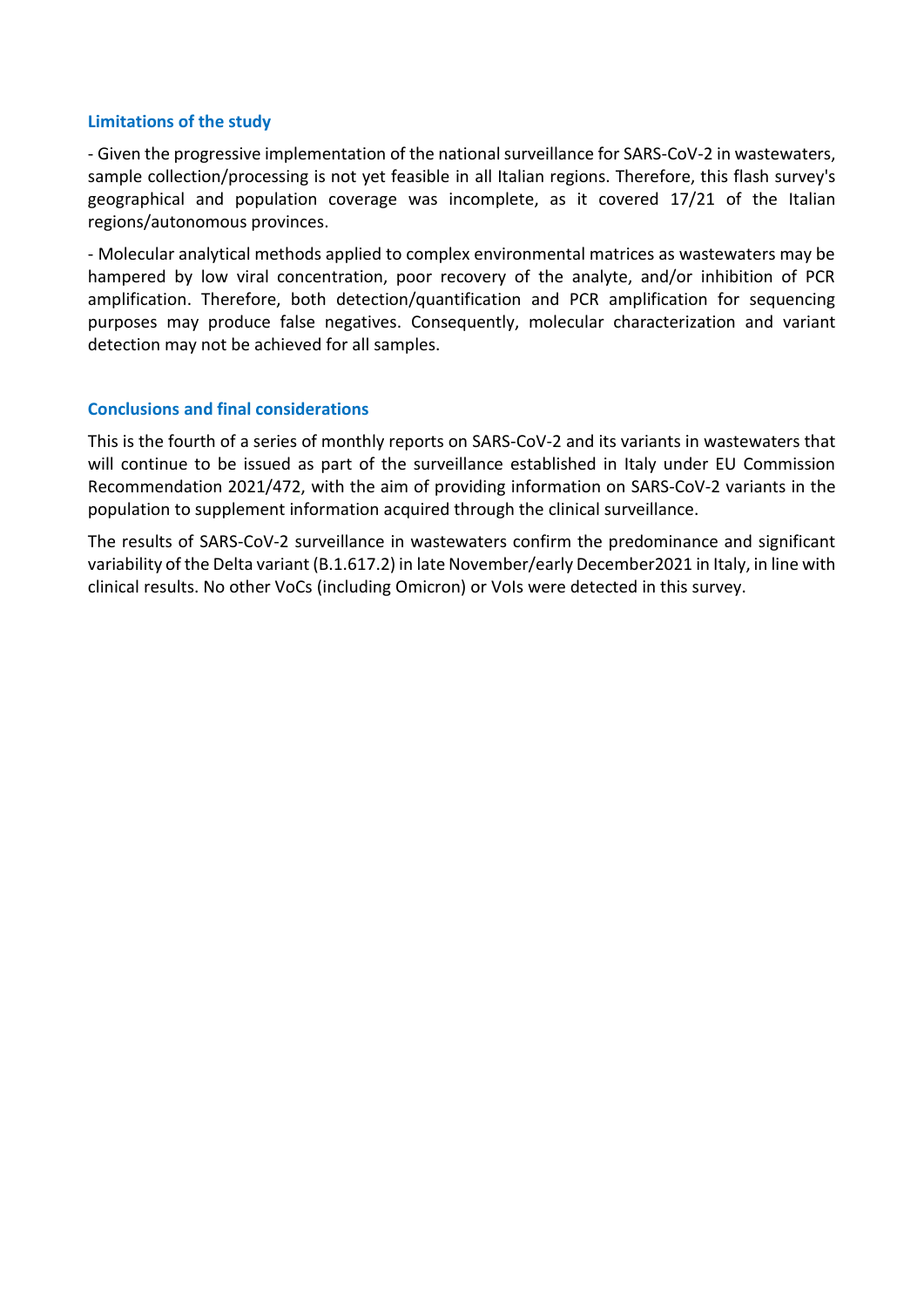# **Acknowledgements**

We thank all of the members of the SARI network ("Sorveglianza Ambientale di SARS-CoV-2 attraverso i Reflui urbani in Italia") for the cooperation in sample collection and processing, data gathering and management, organization and logistic support. The SARI network includes:

- Abruzzo: Giuseppe Bucciarelli, Paolo Torlontano (Regione Abruzzo), Giuseppe Aprea (Istituto Zooprofilattico Sperimentale dell'Abruzzo e del Molise "G. Caporale")
- Basilicata: Michele La Bianca (Regione Basilicata), Rosa Anna Cifarelli (Agenzia Regionale per la Protezione dell'Ambiente Basilicata – ARPAB)
- Calabria: Eduardo Malacaria (Regione Calabria), Giuseppe Folino (Arpacal) Campania: Angelo D'Argenzio (Regione Campania), Luigi Cossentino, Renato Olivares (Arpac - Agenzia Regionale per la Protezione Ambientale in Campania), Antonio Pizzolante, Giovanna Fusco (Istituto Zooprofilattico Sperimentale del Mezzogiorno), Vincenzo Belgiorno (C.U.G.RI Consorzio inter-Universitario per la previsione e la prevenzione dei Grandi Rischi), Alessandra Tosco, Amalia Porta (Università degli Studi di Salerno), Francesca Pennino ( Università degli Studi di Napoli "Federico II")
- Emilia Romagna: Paola Angelini (Regione Emilia Romagna), Laura De Lellis, Daniele Nasci (HERATech), Giovanni Alborali; Nicoletta Formenti (Istituto Zooprofilattico Sperimentale della Lombardia e dell'Emilia-Romagna), Nadia Fontani, Franca Palumbo (IREN), Lisa Gentili (Arpae Emilia- Romagna)
- Friuli Venezia Giulia: Marika Mariuz, Gabriella Trani, (Direzione Centrale Salute FVG), Anna Pariani (LABORATORIO HERAtech di Sasso Marconi –BO)
- Lazio: Carla Ancona (DEPLAZIO Dipartimento di Epidemiologia del Servizio Sanitario Regionale - Regione Lazio), Doriana Antonella Giorgi, Irene Ferrante (ARPA Lazio - Agenzia Regionale per la Protezione Ambientale del Lazio), Maria Teresa Scicluna, Antonella Cersini (IZSLT - Istituto Zooprofilattico Sperimentale del Lazio e della Toscana), Maria Concetta Arizzi, Giancarlo Cecchini, Claudio Ottaviano (Acea Elabori)
- Liguria: Elena Nicosia, Daniele Colobraro, Quinto Sturla (Regione Liguria settore tutela della salute negli ambienti di vita e di lavoro), Giulia Nani, Franca Palumbo, Gianluca Borlone (Iren), Elena Grasselli; Alberto Izzotti (UNIGE - DISTAV; UNIGE – DIMES), Rosa Maria Bertolotto, Elena Nicosia (ARPAL), Micaela Tiso (MICAMO srl)
- Lombardia: Emanuela Ammoni, Danilo Cereda (Regione Lombardia), Barbara Bertasi (IZSLER - Istituto Zooprofilattico Sperimentale della Lombardia e dell'Emilia), Andrea Aliscioni, Desdemona Oliva (CAP Holding), Sara Castiglioni; Silvia Schiarea, Ettore Zuccato (Istituto Mario Negri IRCCS), Manuela Antonelli, Arianna Azzellino, Francesca Malpei, Andrea Turolla (POLIMI), Sandro Binda; Valeria Primache (Università di Milano), Clementina Cocuzza, Andrea Franzetti, Rosario Musumeci e Marianna Martinelli (Università di Milano-Bicocca), Giorgio Bertanza ( Università di Brescia), Maria Luisa Callegari (Università Cattolica del Sacro Cuore)
- Marche: Luigi Bolognini, Fabio Filippetti (Regione Marche), Marta Paniccia' (IZSUM Istituto Zooprofilattico Sperimentale Umbria Marche), Silvia Magi (ARPAM)
- Molise: Michele Colitti, Angela Ciccaglione (Regione Molise), Giuseppe Aprea (Istituto Zooprofilattico Sperimentale dell'Abruzzo e del Molise "G. Caporale"), Maria Grazia Cerroni, Bernandino Principi (Arpa Molise)
- Piemonte: Bartolomeo Griglio (Regione Piemonte), Renza Berruti, Mauro Cravero, Angela Costa (Regione Piemonte), Manila Bianchi, Lucia Decastelli; Angelo Romano; Fabio Zuccon (IZSTO - Istituto Zooprofilattico Sperimentale del Piemonte Liguria e Valle d'Aosta SC Sicurezza e Qualità degli Alimenti), Elisabetta Carraro, Cristina Pignata; Silvia Bonetta (DSSPP Dipartimento di Scienze della Sanita' Pubblica e Pediatriche - Universita' di Torino)